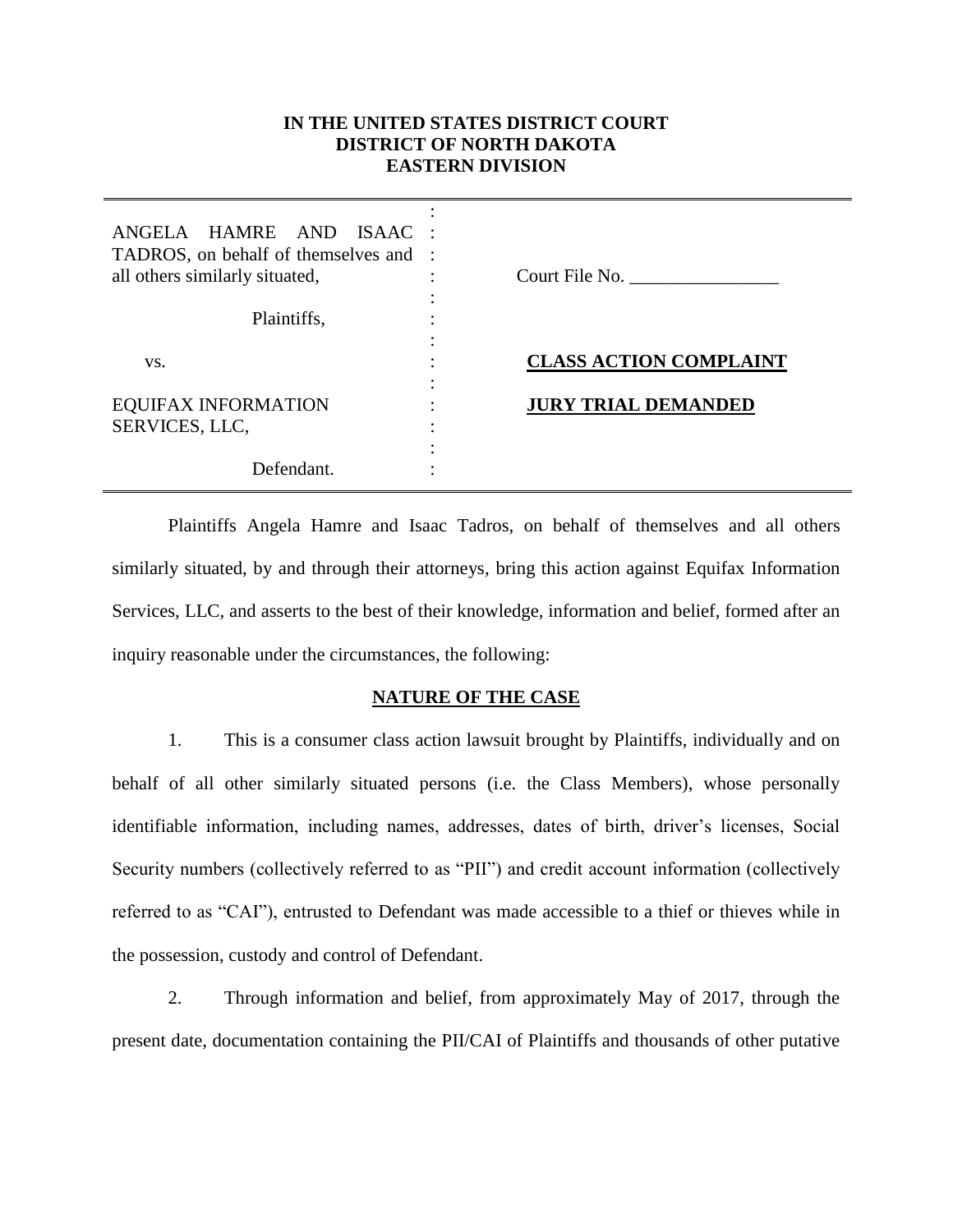Class Members was left exposed, unprotected, and/or otherwise subject to theft by third parties who otherwise had no reason to be in possession of such information.

3. Defendant disregarded Plaintiffs' and the other Class Members' privacy rights by intentionally, willfully, recklessly and/or negligently failing to take the necessary precautions required to safeguard and protect their PII/CAI from unauthorized disclosure. Plaintiffs' and Class Members' PII/CAI were compromised and/or stolen.

4. Defendant's intentional, willful, reckless and/or negligent disregard of Plaintiffs' and Class Members' rights directly and/or proximately caused a substantial unauthorized disclosure of Plaintiffs' and Class Members' PII/CAI. The improper use of PII/CAI by unauthorized third parties can result in an adverse impact on, among other things, a victim's credit rating and finances. The type of wrongful PII/CAI disclosure made by Defendant is the most harmful because it generally takes a significant amount of time for a victim to become aware of misuse of that PII/CAI.

5. On behalf of themselves and Class Members, Plaintiffs have standing to bring this lawsuit because they were damaged as a direct and/or proximate result of Defendant's wrongful actions and/or inaction and the resulting Data Breach.

6. Defendant's wrongful actions and/or inaction and the resulting Data Breach have placed Plaintiffs and Class Members at an imminent, immediate, and continuing increased risk of identity theft and identity fraud.<sup>1</sup> Indeed, Javelin Strategy & Research ("Javelin"), a leading provider of quantitative and qualitative research, released a 2012 Identity Fraud Report (the "Javelin Report") quantifying the impact of data breaches. According to the Javelin Report,

 $\overline{a}$ 

<sup>1</sup> According to the United States Government Accounting Office, the terms "identity theft" or "identity fraud" are broad terms encompassing various types of criminal activities, such as when PII/CAI is used to commit fraud or other crimes (credit card fraud, phone or utilities fraud, bank fraud, and government fraud (theft of government services).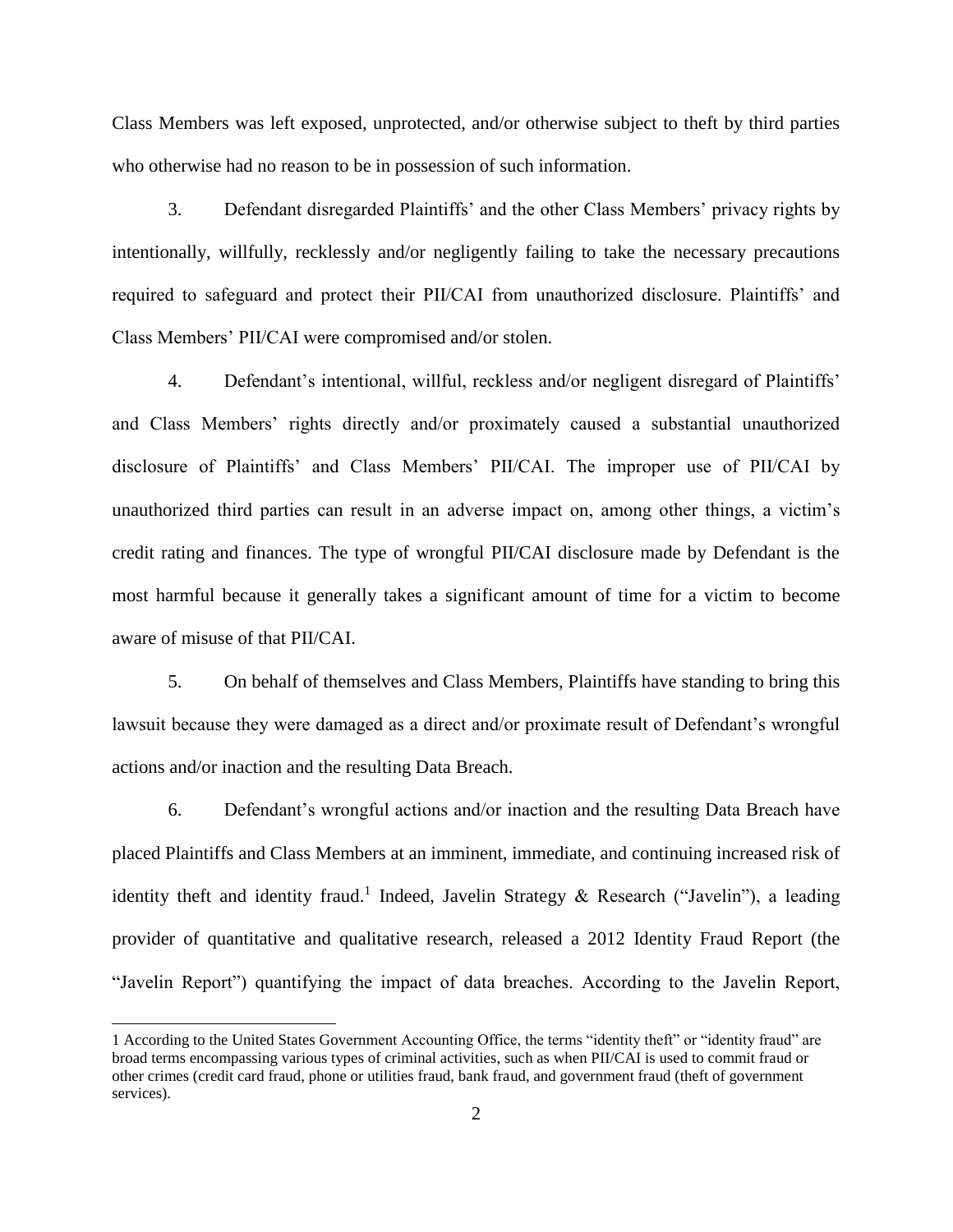individuals whose PII/CAI is subject to a reported data breach, such as the Data Breach at issue here, are approximately 9.5 times more likely than the general public to suffer identity fraud and/or identity theft.

7. Moreover, there is a high likelihood that significant identity theft and/or identity fraud has not yet been discovered or reported and a high probability that criminals who may now possess Plaintiffs' and Class Members' PII/CAI have not yet used the information, but will do so later, or re-sell it. Even without such loss, Plaintiffs and Class Members are entitled to relief and recovery, including statutory damages under federal privacy statutory provisions as set forth herein.

8. Defendant's failure to safeguard and secure Plaintiffs' and Class Members' PII/CAI violated the Driver's Privacy Protection Act ("DPPA"), 18 U.S.C. § 2721, et seq.

9. Defendant's failure to safeguard and secure Plaintiffs' and Class Members' PII/CAI violated the Fair Credit Reporting Act ("FCRA"), 15 U.S.C. § 1681 et seq.

10. Defendant failed to adopt, implement, and/or maintain adequate procedures to protect such information and limit its dissemination to the permissible purposes under the FCRA. In further violation of the FCRA, Defendant failed to protect and wrongfully disseminated Plaintiffs' and Class Members' PII/CAI, which is personal identifying information, specifically defined in, and protected by, the FCRA. As a direct and proximate result of Defendant's willful, reckless and/or grossly negligent violations of the FCRA, an unauthorized third party (or parties) obtained Plaintiffs' and Class Members' PII/CAI for no permissible purpose under FCRA.

11. Defendant's wrongful actions and/or inaction also constitute common law negligence and common law invasion of privacy by public disclosure of private facts.

3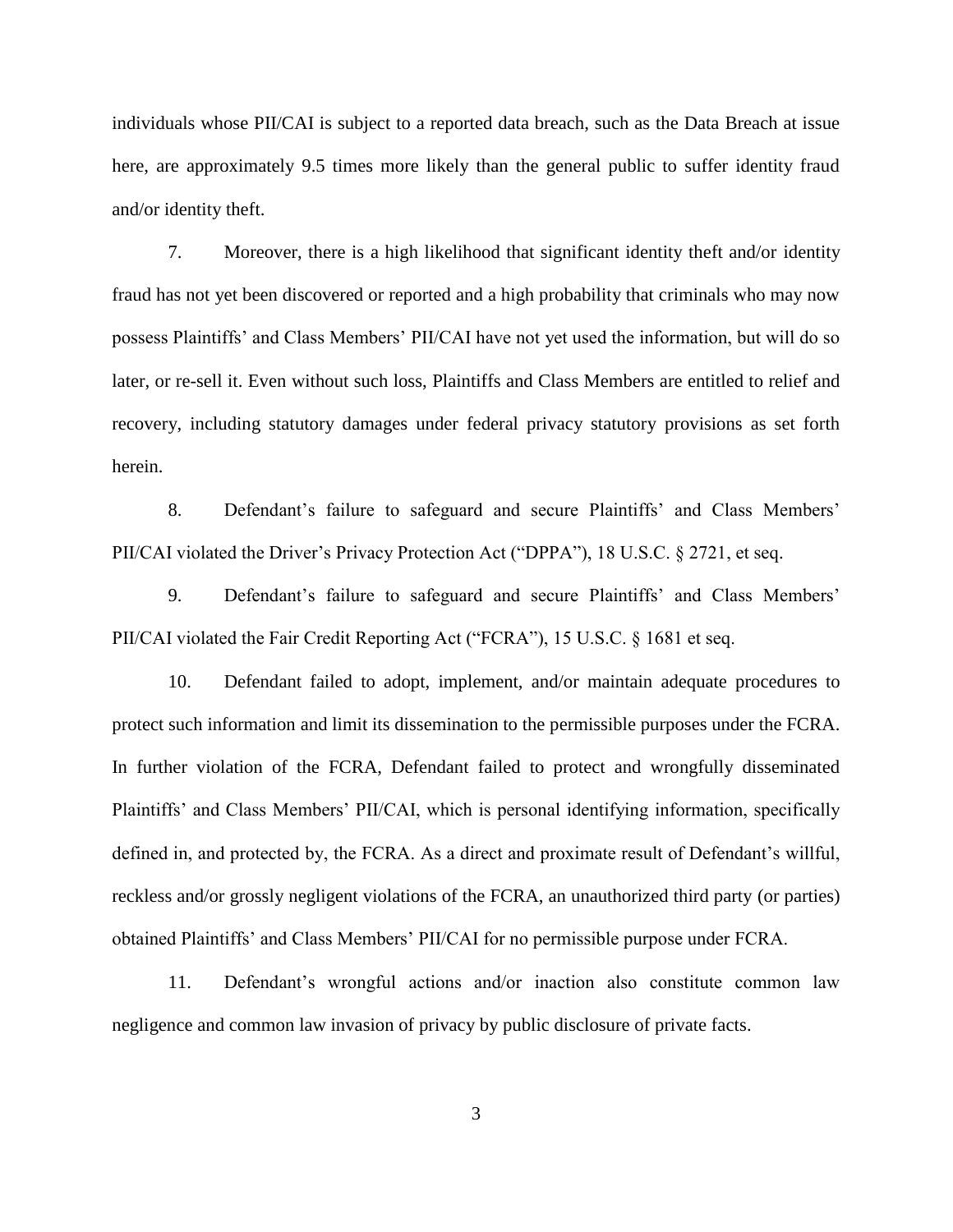12. Plaintiffs, on behalf of themselves and the Class Members, seek actual damages, economic damages, statutory damages, nominal damages, exemplary damages, injunctive relief, attorney's fees, litigation expenses and costs of suit.

# **I. JURISDICTION**

13. Jurisdiction of this Court arises under 18 U.S.C. § 2721, 28 U.S.C. § 1331 (Federal Question), 28 U.S.C. § 1337 (Commerce), 15 U.S.C. § 1681 et seq., 18 U.S.C. § 2724(a) (DPPA) and 28 U.S.C. § 1367 (Supplemental).

14. Venue is appropriate in this Court pursuant to 28 U.S.C. § 1391.

15. This Court has personal jurisdiction over Defendant because, at all relevant times, Defendant conducted, and continues to conduct, substantial business in the District of North Dakota.

16. Venue is proper in the District of North Dakota pursuant to 28 U.S.C. § 1391(b); a substantial part of the events giving rise to this action occurred in the District of North Dakota and Defendant conducts substantial business in the District of North Dakota.

### **II. PARTIES**

17. Plaintiff Angela Hamre is an individual consumer currently residing in the City of Hillsboro, Trail County, State of North Dakota. Plaintiff Hamre was and is a "person" as defined under 18 U.S.C. § 2725(2), is a "consumer" as that term is defined by 15 U.S.C. § 1681a(c), and is protected by and entitled to enforce the remedies of the DPPA and FCRA.

18. Plaintiff Isaac Tadros is an individual consumer currently residing in the City of Minot, Ward County, State of North Dakota. Plaintiff Tadros was and is a "person" as defined under 18 U.S.C. § 2725(2), is a "consumer" as that term is defined by 15 U.S.C. § 1681a(c), and is protected by and entitled to enforce the remedies of the DPPA and FCRA.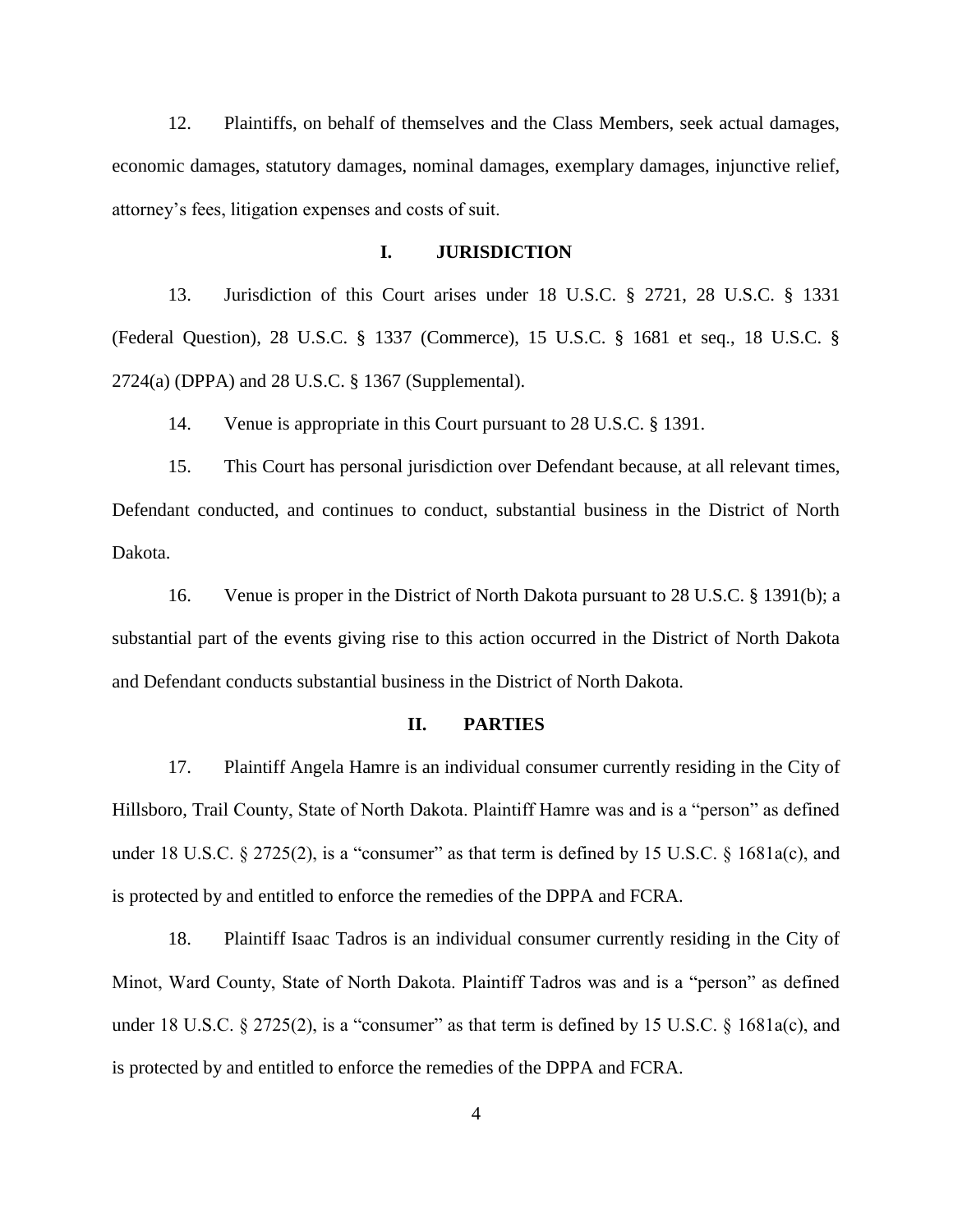19. Plaintiffs are citizens of the State of North Dakota.

20. According to Defendant's own records, Plaintiffs' PII/CAI was subjected to the aforementioned Data Breach.

21. Plaintiffs' PII/CAI, which was entrusted to Defendant and which Defendant failed to properly safeguard, was stolen from Defendant on or about May of 2017, through the present.

22. As a direct and/or proximate result of Defendant's wrongful actions and/or inaction and the resulting Data Breach, Plaintiffs have suffered actual harm. Defendant's wrongful disclosure of and failure to safeguard Plaintiffs' PII/CAI has also placed Plaintiffs at an imminent, immediate, and continuing increased risk of harm for identity theft and identity fraud as recognized by Defendant in its press releases and website information.

23. Defendant, Equifax Information Services, LLC is organized under the laws of Georgia, has a principal place of business at 1550 Peachtree Street NW, Atlanta, Georgia 30309, and is authorized to do business in North Dakota. In this Complaint, "Equifax" or "Defendant" refers to the named defendant and all related, subsidiary, successor, predecessor and parent entities to which these allegations pertain.

24. Defendant was and is a "person" as defined under 18 U.S.C. § 2725(2) and 15 U.S.C. § 1681a(b), is a "consumer credit reporting agency," as defined by 15 U.S.C. § 1681a(f) of the Act, regularly engaged in the business of assembling, evaluating and dispersing information concerning consumers for the purpose of furnishing "consumer reports", as defined in § 1681a(d) of the Act, to third parties, and is restricted by, and subject to, the remedies of the DPPA and FCRA.

5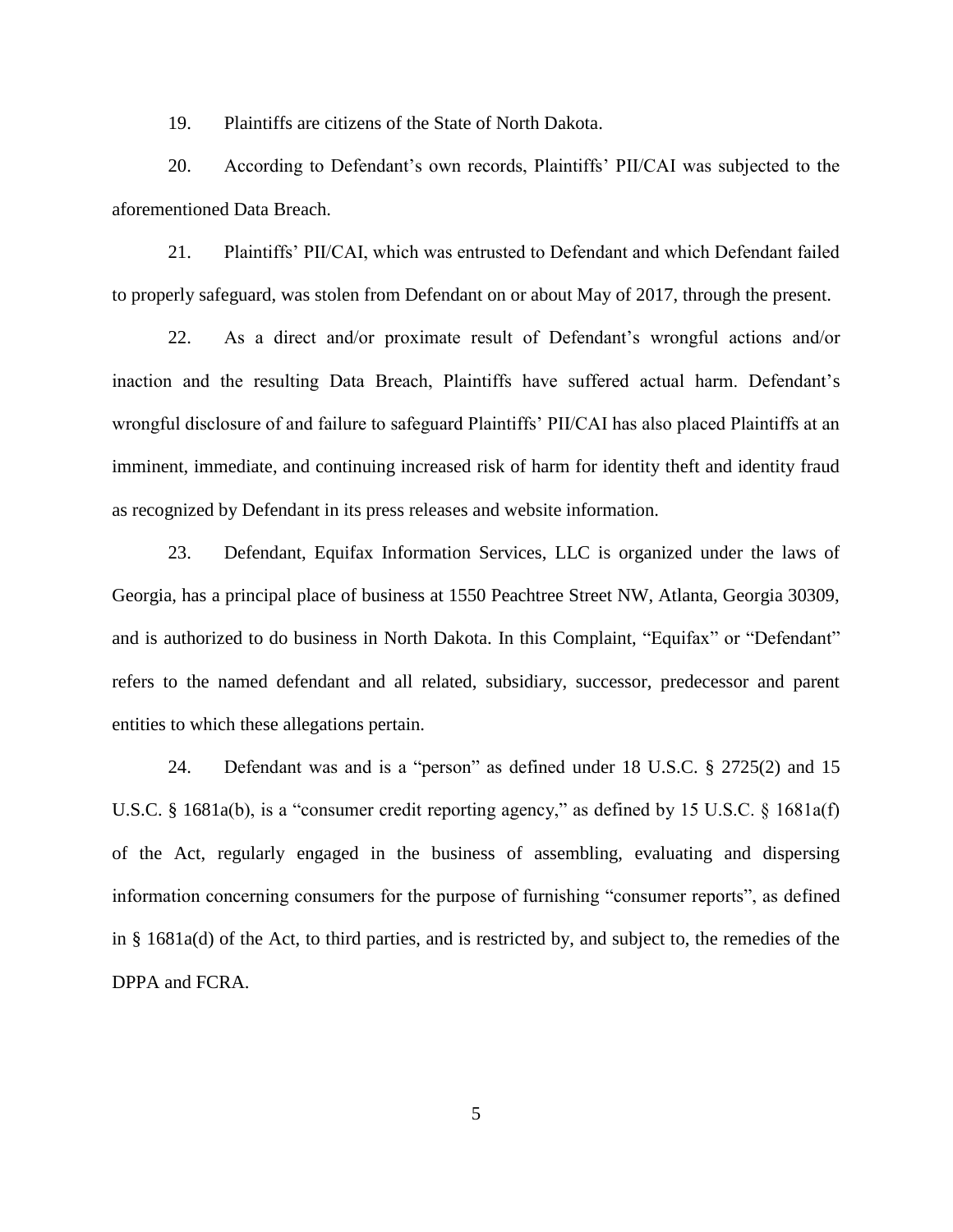25. Neither Plaintiffs nor Class Members consent to Defendant's possession of their PII or CAI. Similarly, Plaintiffs and Class Members have no contractual relationship with Defendant concerning the Defendant's possession of their PII/CAI.

## **III. FACTUAL ALLEGATIONS**

26. In the regular course of its business, Defendant collects and maintains possession, custody, and control of a wide variety of Plaintiffs' and Class Members' personal and confidential information, including: names, addresses, dates of birth, Social Security numbers, drivers' license information, credit information, and banking information (collectively referred to as "PII/CAI").

27. In May of 2017, through the present, and, at this time unknown, third party or third parties exploited a U.S. website application vulnerability to gain access to certain files in Defendant's possession, custody, and control.

28. Between May of 2017, through the present, an untold number of files containing Plaintiffs' and Class Members' PII/CAI were viewed and/or used by some unknown third party or third parties.

29. Defendant waited until September 7, 2017, to disclose that from May to July 2017, the PII/CAI of millions of individuals including Plaintiffs and the putative class described herein had been accessed by an unauthorized third party or third parties.

30. Given the substantial delay of Defendant's disclosure of the Data Breach, the Plaintiffs' and Class Members' PII/CAI could have been bought and sold several times on the international cyber black market while the Plaintiffs and Class Members would have had no chance whatsoever to take measures to protect their privacy.

6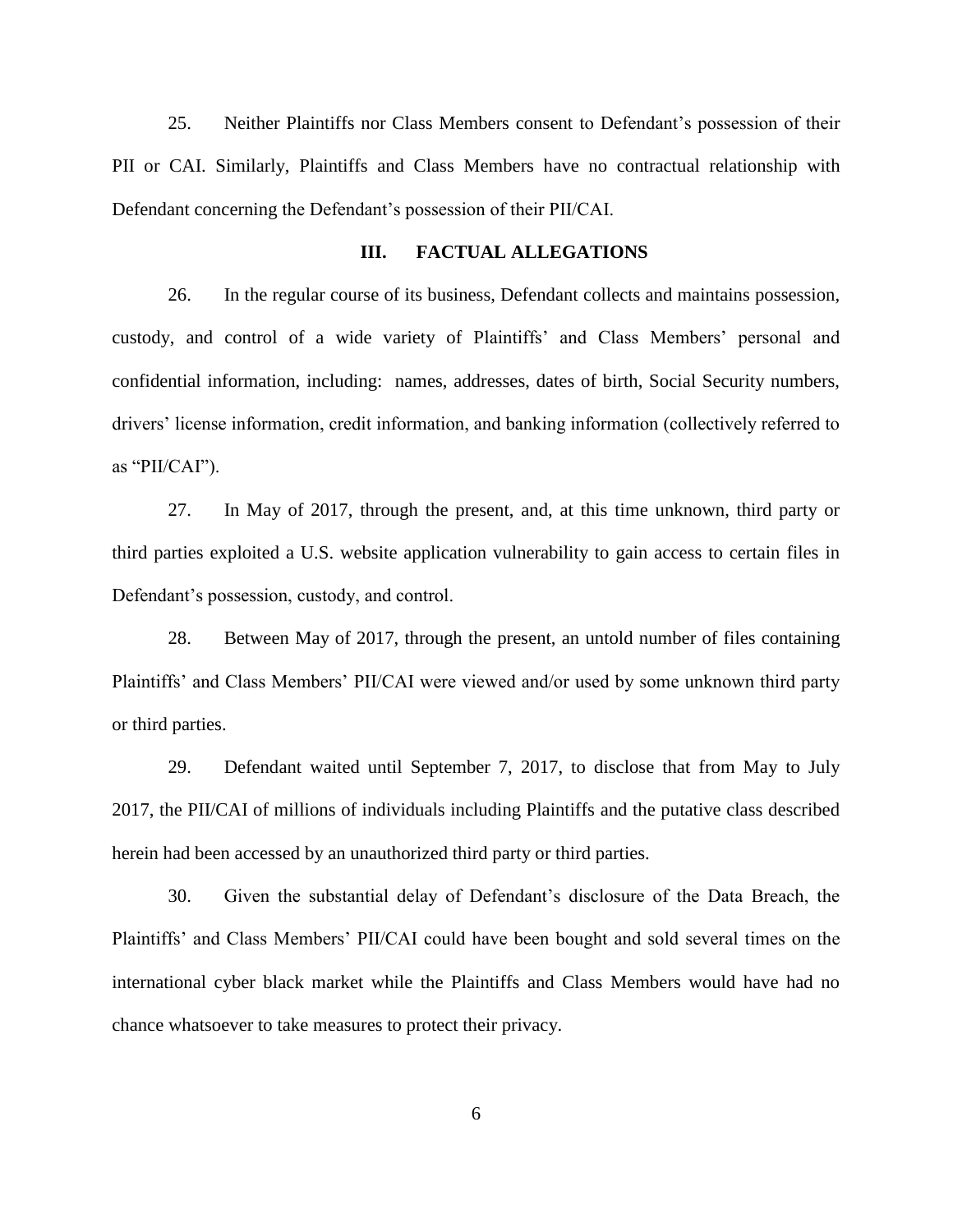31. Defendant's wrongful actions and/or inaction—failing to protect Plaintiffs' and Class Members' PII/CAI with which it was entrusted—directly and/or proximately caused the theft and dissemination of Plaintiffs' and Class Members' PII/CAI without their knowledge, authorizations, and/or consent. As a further direct and/or proximate result of Defendant's wrongful actions and/or inaction, Plaintiffs and Class Members have suffered, and will continue to suffer, damages including, without limitation: (i) the untimely and/or inadequate notification of the Data Breach; (ii) improper disclosure of their PII/CAI; (iii) loss of privacy; (iv) out-ofpocket expenses incurred to mitigate the increased risk of identity theft and/or identity fraud pressed upon them by the Data Breach; (v) the value of their time spent mitigating identity theft and/or identity fraud and/or the increased risk of identity theft and/or identity fraud; (vi) deprivation of the value of their PII/CAI, for which there is a well-established national and international market; (vii) anxiety and emotional distress; and (viii) rights they possess under the DPPA for which they are entitled to compensation.

32. As a result of Defendant's failure to properly safeguard and protect Plaintiffs' and Class Members' PII/CAI, Plaintiffs' and Class Members' privacy has been invaded and their rights violated. Their compromised PII/CAI was private and sensitive in nature and was left inadequately protected by Defendant. Defendant's wrongful actions and/or inaction and the resulting Data Breach have placed Plaintiffs and Class Members at an imminent, immediate, and continuing increased risk of identity theft and identity fraud.

33. Identity theft occurs when a person's PII/CAI, such as the person's name, e-mail address, address, Social Security number, billing and shipped addresses, phone number and credit card information are used without his or her permission to commit fraud or other crimes.<sup>2</sup>

 $\overline{a}$ 

<sup>2</sup> See [http://www.consumer.ftc.gov/features/feature-0014-identity-theft.](http://www.consumer.ftc.gov/features/feature-0014-identity-theft)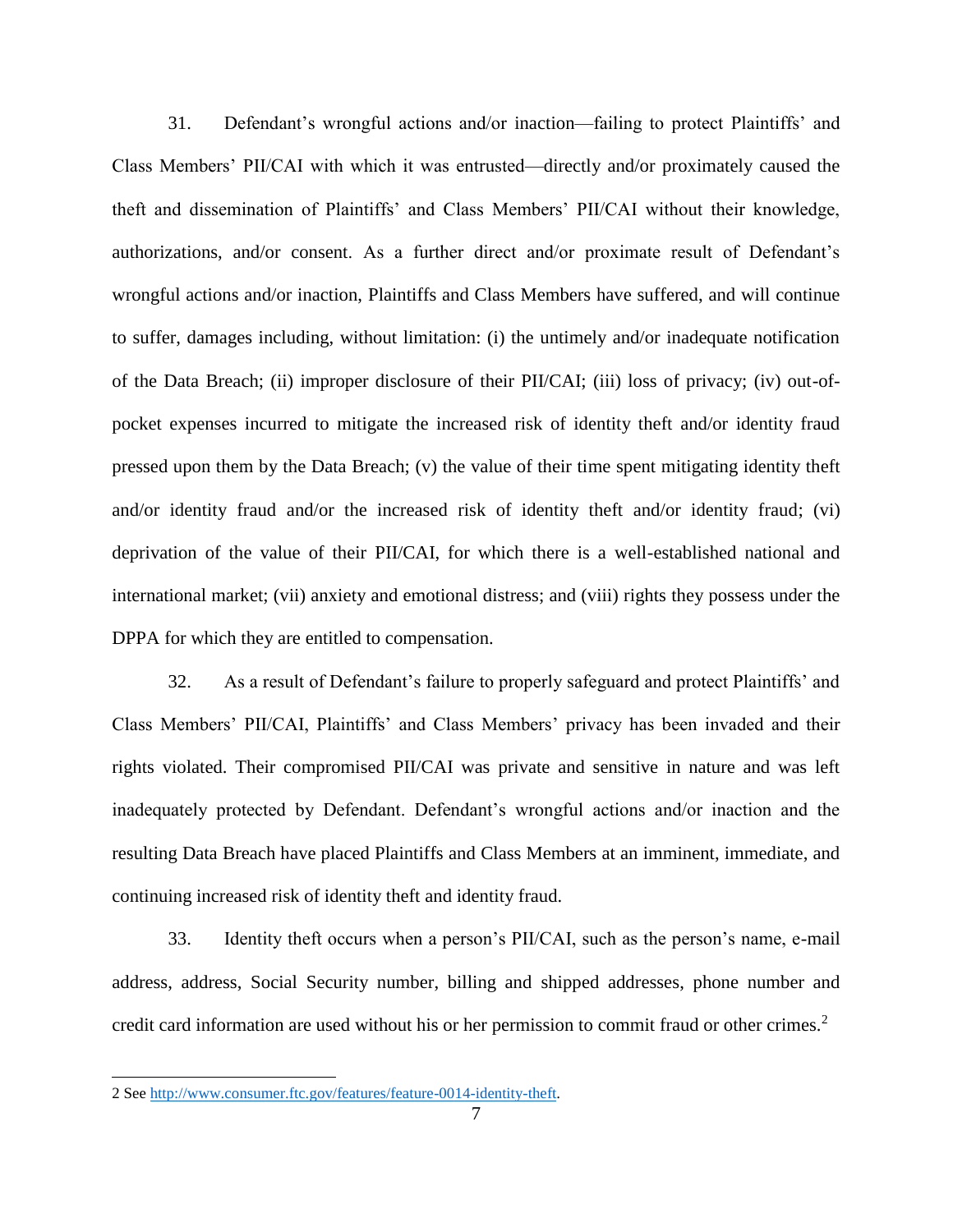34. According to the Federal Trade Commission ("FTC"), "the range of privacyrelated harms is more expansive than economic or physical harm or unwarranted intrusions and that any privacy framework should recognize additional harms that might arise from unanticipated uses of data.<sup>3</sup> Furthermore, "there is significant evidence demonstrating that technological advances and the ability to combine disparate pieces of data can lead to identification of a consumer, computer or device even if the individual pieces of data do not constitute [PII/CAI]." <sup>4</sup> The FTC estimates that the identities of as many as 9 million Americans are stolen each year. Id.

35. As a direct and/or proximate result of the Data Breach, Plaintiffs and Class Members will now be required to take the time and effort to mitigate the actual and potential impact of the Data Breach on their lives including placing "freezes" and "alerts" with the credit reporting agencies, closing or modifying financial accounts, and closely reviewing and monitoring their credit reports and accounts for unauthorized activity.

36. Because Plaintiffs' and Class Members' Social Security numbers were stolen and/or compromised, they also now face a significantly heightened risk of identity theft.

37. According to the FTC, identity theft is serious. "Once identity thieves have your personal information, they can drain your bank account, run up charges on your credit cards, open new utility accounts, or get medical treatment on your health insurance. An identity thief

3 Protecting Consumer Privacy in an Era of Rapid Change FTC Report (March 2012) [\(http://www.ftc.gov/os/2012/03/120326privacyreport.pdf\)](http://www.ftc.gov/os/2012/03/120326privacyreport.pdf).

l

4 Protecting Consumer Privacy in an Era of Rapid Change: A Proposed Framework for Businesses and Policymakers, Preliminary FTC Staff Report, 34-38 (Dec. 2010), available at http:www.ftc.gov/os/2010/12/101201privacyreport.pdf; Comment of Center for Democracy & Technology, cmt.

<sup>#00469,</sup> at 3; Comment of Staz, Inc., cmt. #00377, at 11-12.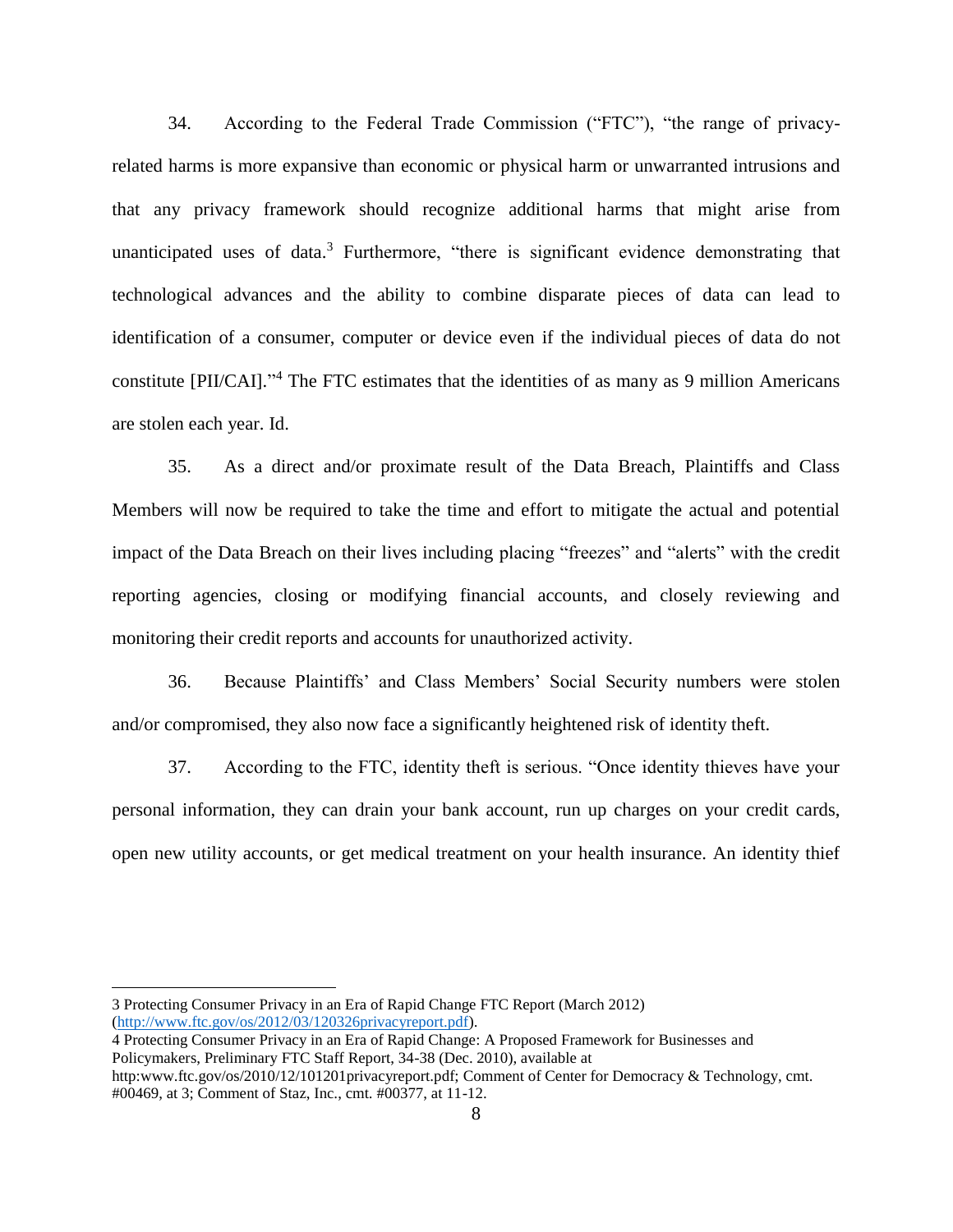can file a tax refund in your name and get your refund. In some extreme cases, a thief might even give your name to the police during an arrest."<sup>5</sup>

38. Identity thieves also use Social Security numbers to commit other types of fraud. The GAO found that identity thieves use PII/CAI to open financial accounts and payment card accounts and incur charges in a victim's name. This type of identity theft is the "most damaging" because it may take some time for the victim to become aware of the theft, while in the meantime causing significant harm to the victim's access to credit, credit rating, and finances. Moreover, unlike other PII/CAI, Social Security numbers are incredibly difficult to change and their misuse can continue for years into the future.

39. Identity thieves also use Social Security numbers to commit other types of fraud, such as obtaining false identification cards, obtaining government benefits in the victim's name, committing crimes and/or filing fraudulent tax returns on the victim's behalf to obtain fraudulent tax refunds. Identity thieves also obtain jobs using stolen Social Security numbers, rent houses and apartments, and/or obtain medical services in the victim's name. Identity thieves also have been known to give a victim's personal information to police during an arrest, resulting in the issuance of an arrest warrant in the victim's name and an unwarranted criminal record. The GAO states that victims of identity theft face "substantial costs and inconvenience repairing damages to their credit records", as well the damage to their "good name".

40. The unauthorized disclosure of a person's Social Security number can be particularly damaging since Social Security numbers cannot be easily replaced like a credit card or debit card. In order to obtain a new Social Security number, a person must show evidence that someone is using the number fraudulently, as well as show that he has done all he can to fix the

l

<sup>5</sup> *See* Federal Trade commission, *Signs of Identity Theft,* http://www.consumer.ftc.gov/articles/0271-signs-identitytheft.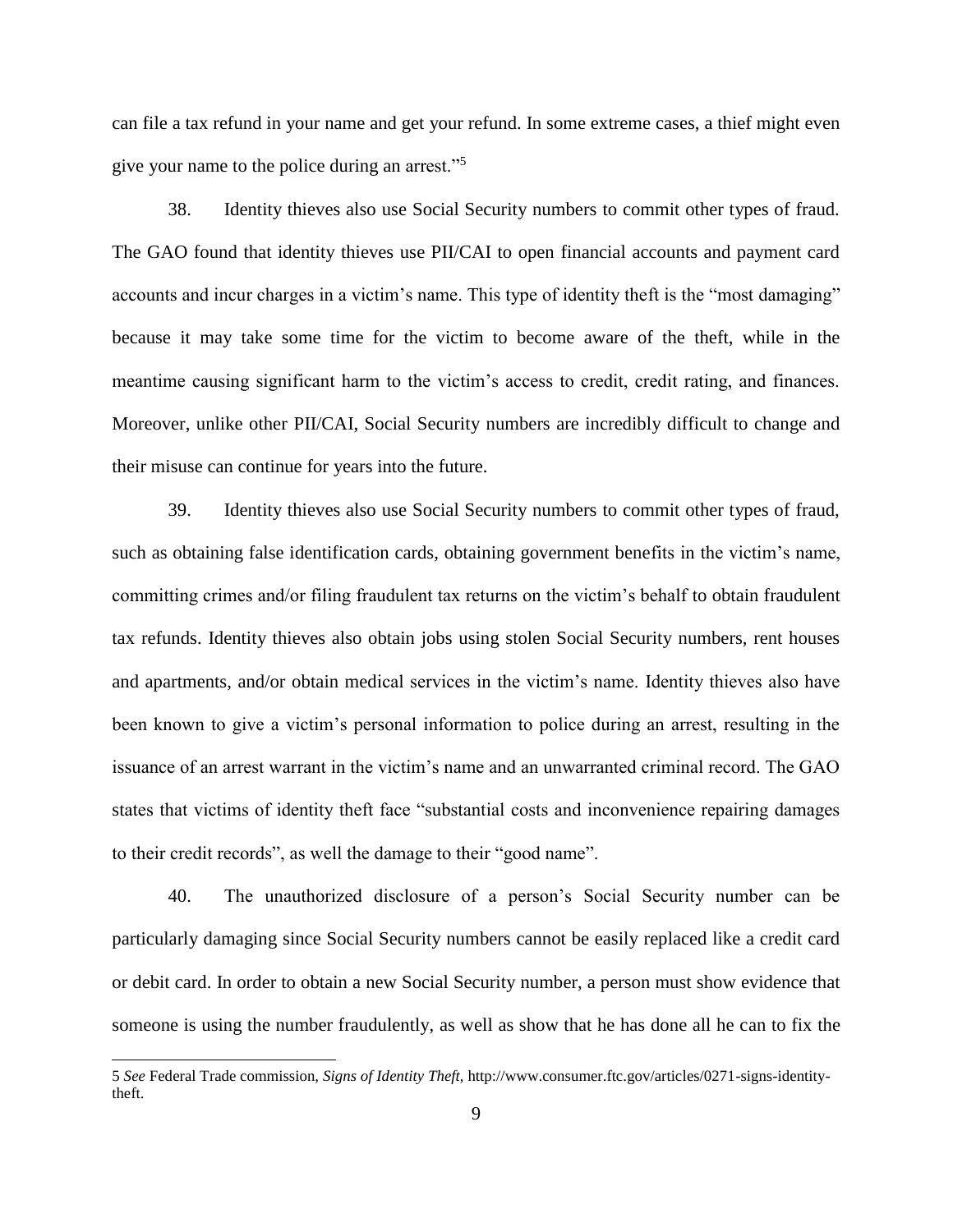problems resulting from the misuse.<sup>6</sup> Thus, a person whose PII/CAI has been stolen cannot obtain a new Social Security number until the damage has already been done.

41. Obtaining a new Social Security number also is not an absolute prevention against identity theft. Government agencies, private businesses and credit reporting companies likely still have the person's records under the old number, so using a new number will not guarantee a fresh start. For some victims of identity theft, a new number may actually create new problems. Because prior positive credit information is not associated with the new Social Security number, it is more difficult to obtain credit due to the absence of a credit history.

42. As a direct and/or proximate result of Defendant's wrongful actions and/or inaction and the Data Breach, the thieves and/or their customers now have Plaintiffs' and Class Members' PII/CAI. As such, Plaintiffs and Class Members have been deprived of the value of their PII/CAI.<sup>7</sup>

43. Plaintiffs' and Class Members' PII/CAI is such a valuable commodity to identity thieves that once the information has been compromised, criminals often trade the information on the "cyber black market" for a number of years. Identity thieves and other cyber criminals openly post stolen credit card numbers, Social Security numbers, and other personal financial information on various Internet websites, thereby making the information publicly available. In one study, researchers found hundreds of websites displaying stolen personal financial

l

7 See, e.g., John T. Soma, J. Zachary Courson, John Cadkin, *Corporate Privacy Trend: The "Value" of Personally Identifiable Information ("PII/CAI") Equals the "Value" of Financial Assets,* 15 RICH. J.L. & TECH. 11, at \*3-4 (2009)("PII/CAI, which companies obtain at little cost, has quantifiable value that is rapidly reaching a level comparable to the value of traditional financial assets.")(citations omitted); ABC News Report, [http://abcnews.go.com/Health/medical-records-private-abc-news-investigation/story?id=17228986&page=2#.](http://abcnews.go.com/Health/medical-records-private-abc-news-investigation/story?id=17228986&page=2) UGRgtq7yBR4.

<sup>6</sup> *See* Identity Theft and Your Social Security Number, SSA Publication No. 05-10064, October 2007, ICN 46327 [\(http://www.ssa.gov/pubs/10064.html\)](http://www.ssa.gov/pubs/10064.html).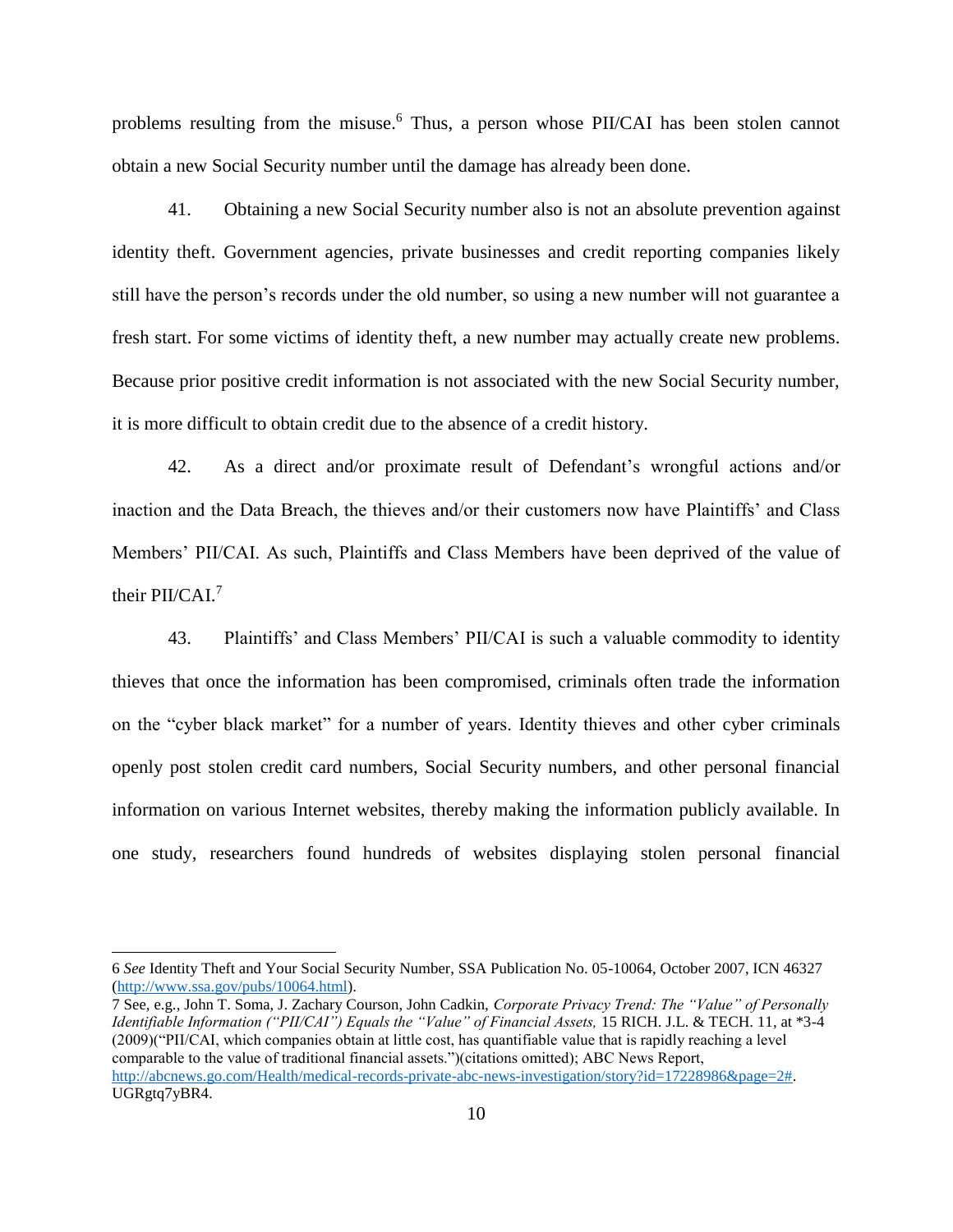information. Strikingly, none of these websites were blocked by Google's safeguard filtering mechanism the "Safe Browsing list." The study concluded:

> It is clear from the current state of the credit card black-market that cyber criminals can operate much too easily on the Internet. They are not afraid to put out their email addresses, in some cases phone numbers and other credentials in their advertisements. It seems that the black market for cyber criminals is not underground at all. In fact, it's very "in your face".<sup>8</sup>

44. The Data Breach was a direct and/or proximate result of Defendant's failure to implement and maintain appropriate and reasonable security procedures and practices to safeguard and protect Plaintiffs' and Class Members' PII/CAI from unauthorized access, use, and/or disclosure, as required by various state regulations and industry practices.

45. Defendant flagrantly disregarded and/or violated Plaintiffs' and Class Members' privacy rights, and harmed them in the process, by failing to establish and/or implement appropriate administrative, technical and/or physical safeguards to ensure the security and confidentiality of Plaintiffs' and Class Members' PII/CAI to protect against anticipated threats to the security or integrity of such information. Defendant's security deficiencies allowed unauthorized individuals to access, remove from its premises, transport, disclose, and/or compromise the PII/CAI of thousands of individuals, including Plaintiffs and Class Members.

46. Defendant's wrongful actions and/or inaction directly and proximately caused the theft and dissemination of Plaintiffs' and Class Members' PII/CAI without their knowledge, authorization, and consent. As a direct and proximate result of Defendant's wrongful actions and/or inaction and the resulting Data Breach, Plaintiffs and Class Members have incurred damages in the form of, inter alia: (i) the untimely and/or inadequate notification of the Data

l

<sup>8</sup> StopTheHacker, The "Underground Credit Card Blackmarket, [http://stopthehacker.com/2010/03/03/the](http://stopthehacker.com/2010/03/03/the-underground-credit-card-blackmarket)[underground-credit-card-blackmarket.](http://stopthehacker.com/2010/03/03/the-underground-credit-card-blackmarket)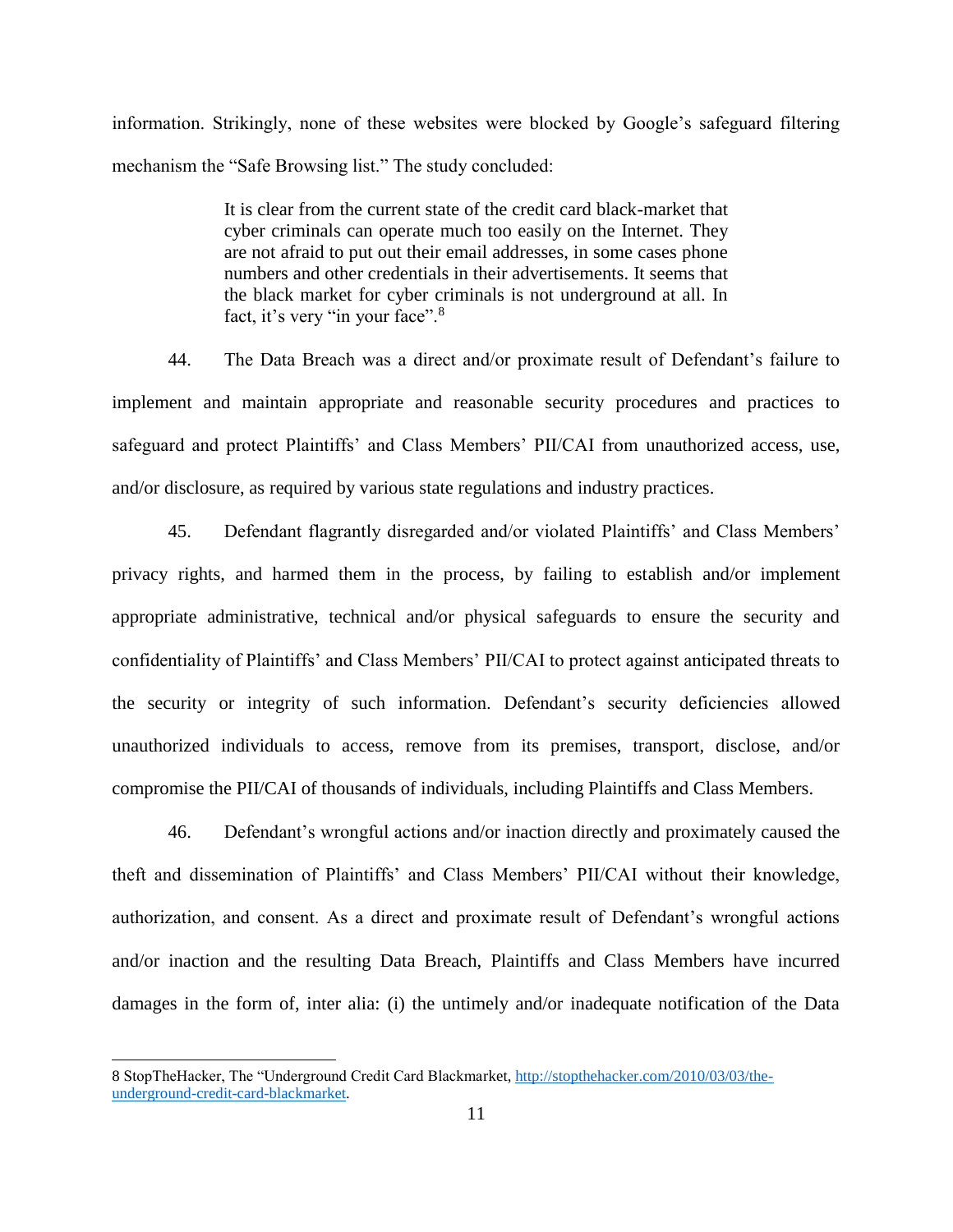Breach; (ii) improper disclosure of their PII/CAI; (iii) loss of privacy, out-of-pocket expenses incurred to mitigate the increased risk of identity theft and/or identity fraud pressed upon them by the Data Breach; (v) the value of their time spent mitigating identity theft and/or identity fraud and/or the increased risk of identity theft and/or identity fraud; (vi) deprivation of the value of their PII/CAI, for which there is a well-established national and international market; (vii) anxiety and emotional distress; and (viii) rights they possess under the DPPA and the FCRA, for which they are entitled to compensation.

## **IV. CLASS ALLEGATIONS**

47. Pursuant to Rule 23 of the Federal Rules of Civil Procedure, Plaintiffs bring this class action as a national class action on behalf of themselves and the following Class of similarly situated individuals.

48. All North Dakota citizens whose personal identifying information (PII/CAI) was stolen and/or exposed to potential theft from Defendant Equifax by unknown third parties between May of 2017, through the present.

49. The putative Class is, through information and belief, comprised of thousands of persons, making joinder impracticable. Disposition of this matter as a class action will provide substantial benefits and efficiencies to the Parties and the Court.

50. The rights of each Class Member were violated in a virtually identical manner as a result of Defendant's willful, reckless, and/or negligent actions and/or inactions.

51. Questions of law and fact common to all Class Members exist and predominate over any questions affecting only individual Class Members including:

> a. Whether Defendant violated the DPPA and the FCRA by failing to properly secure Plaintiffs' and Class Members' PII/CAI;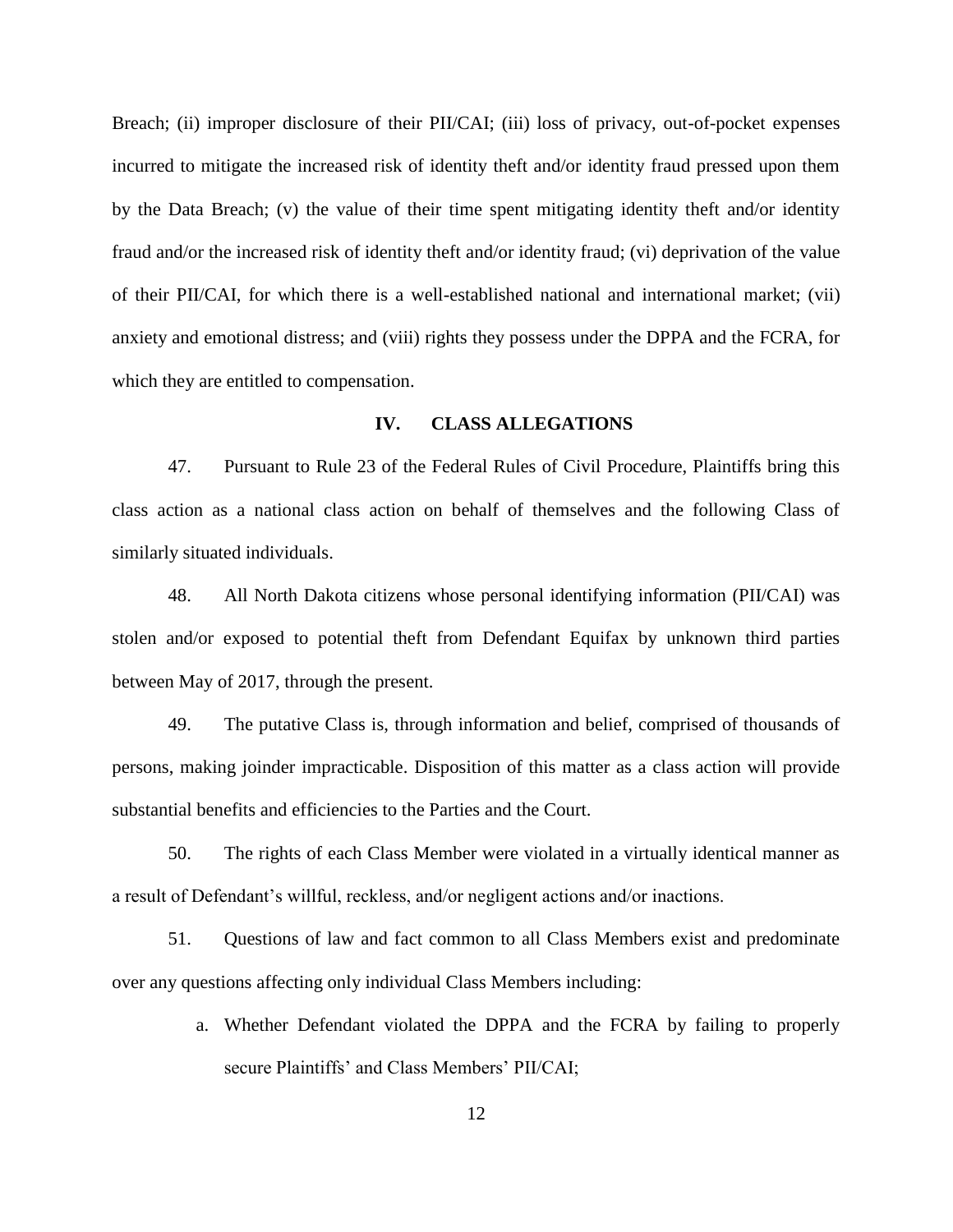- b. Whether Defendant willfully, recklessly, and/or negligently failed to maintain and/or execute reasonable procedures designed to prevent unauthorized access to Plaintiffs' and Class Members' PII/CAI;
- c. Whether Defendant owed a duty to Plaintiffs and Class Members to exercise reasonable care in protecting and securing their PII/CAI;
- d. Whether Defendant breached its duty to exercise reasonable care in protecting and securing Plaintiffs' and Class Members' PII/CAI;
- e. Whether Defendant was negligent in failing to secure Plaintiffs' and Class Members' PII/CAI;
- f. Whether by disclosing or exposing Plaintiffs' and Class Members' PII/CAI without authorization, Defendant invaded Plaintiffs' and Class Members' privacy; and
- g. Whether Plaintiffs and Class Members sustained damages as a result of Defendant's failure to secure and protect their PII/CAI.

52. Plaintiffs' claims are typical of the claims of the Class, which all arise from the same operative facts and are based on the same legal theories, including the recovery of statutory and punitive damages for Defendant's violations of federal and state privacy laws.

53. Plaintiffs will fairly and adequately protect the interests of the Class. Plaintiffs are committed to vigorously litigating this matter. Further, Plaintiffs have secured counsel experienced in handling consumer rights class actions. Neither Plaintiffs nor their counsel has any interests that might cause them not to vigorously pursue this case.

54. This action should be maintained as a class action because the prosecution of separate actions by individual members of the Class would create a risk of inconsistent or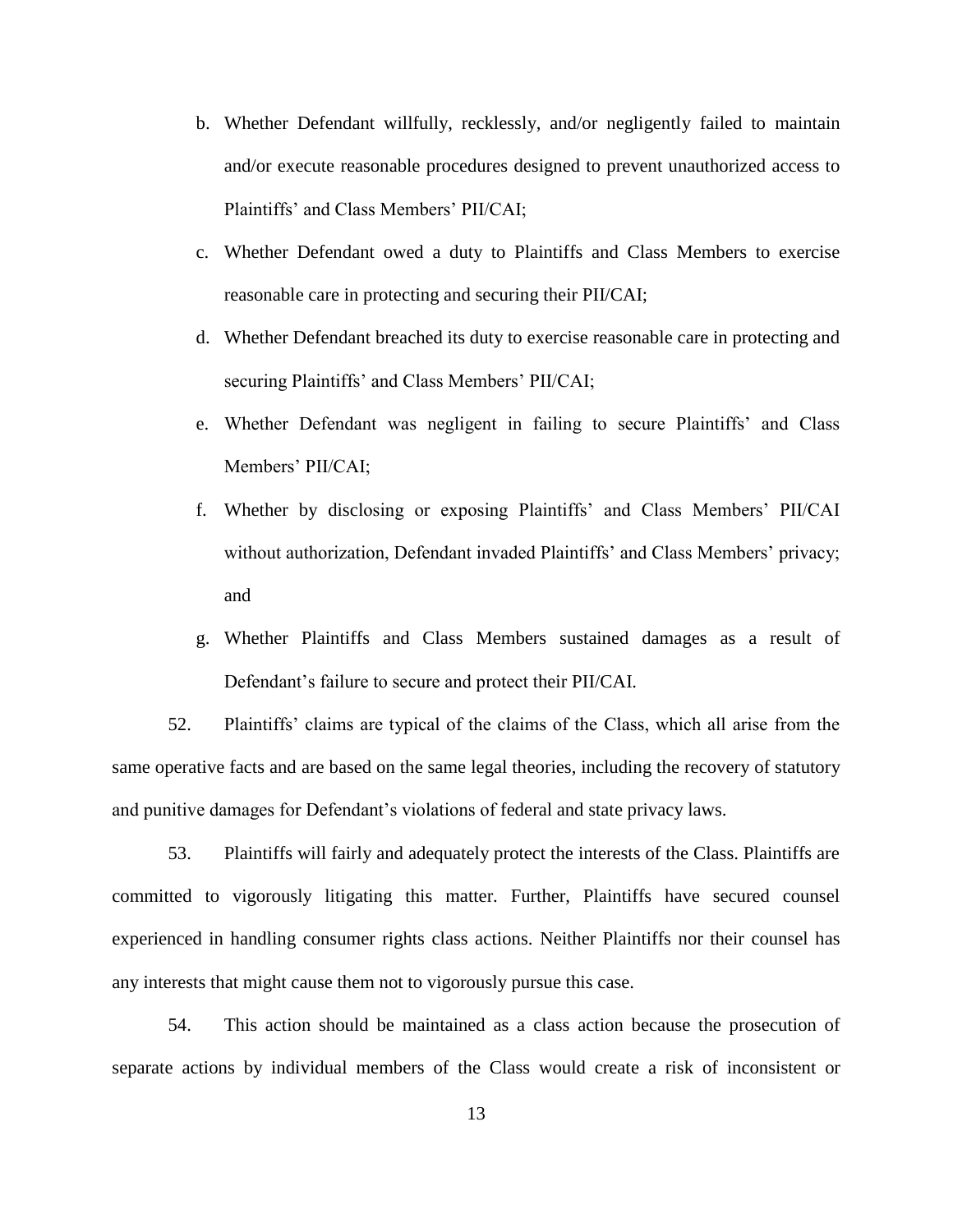varying adjudications with respect to individual members which would establish incompatible standards of conduct for the parties opposing the Class.

55. A class action is a superior method for the fair and efficient adjudication of controversy. The interest of class members in individually controlling prosecution of separate claims against Defendant is small. Management of the class claims is likely to present significantly fewer difficulties than those presented in many individual claims. The identities of the class members may be obtained using Defendant's records.

56. Class certification, therefore, is appropriate pursuant to FED.R.CIV.P. 23(b)(3) because the above common questions of law or fact predominate over any questions affecting individual Class Members, and a class action is superior to other available methods for the fair and efficient adjudication of this controversy.

57. Class certification also is appropriate pursuant to FED.R.CIV.P. 23(b)(2) because Defendant has acted or refused to act on grounds generally applicable to the class, thereby making final injunctive relief appropriate with respect to the class as a whole.

58. The expense and burden of litigation would substantially impair the ability of Class Members to pursue individual lawsuits in order to vindicate their rights.

## **V. CAUSES OF ACTION**

### **COUNT I.**

#### **DRIVER'S PRIVACY PROTECTION ACT**

59. Plaintiffs incorporate by reference all the foregoing paragraphs.

60. Defendant willfully and/or negligently violated provisions of the Driver's Privacy Protection Act. Defendant's violations include, but are not limited to the following:

(a) Defendant violated 18 U.S.C. §§ 2721 et. seq. by willfully and/or negligently failing to specifically protect and limit the dissemination of Plaintiffs' and Class Members'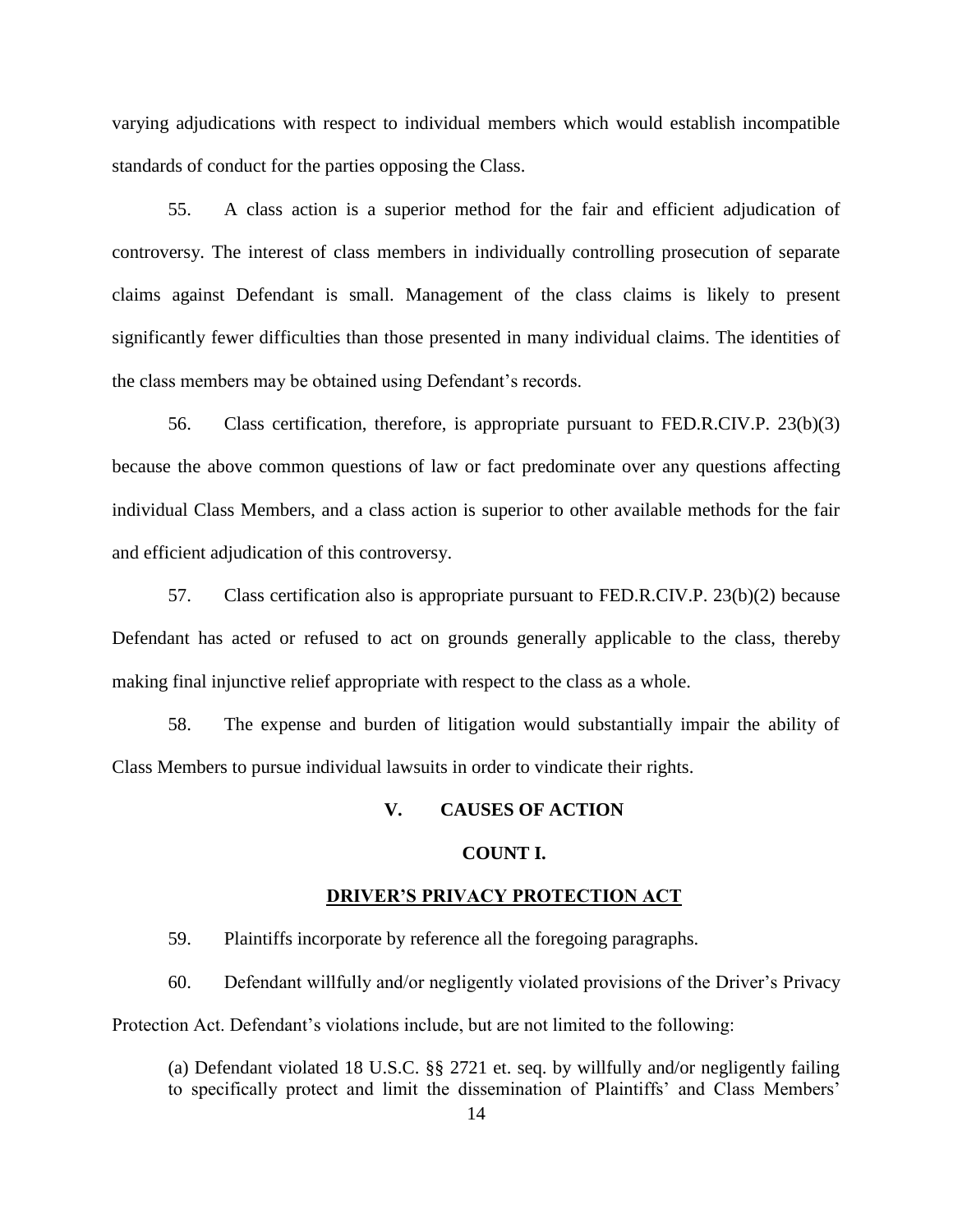PII/CAI into the public domain, as was and is contrary to established State and Federal law.

61. As a result of the above and continuing violations of the DPPA, Defendant is liable to the Plaintiffs in the sum of Plaintiffs' actual damages, statutory damages, punitive damages, costs, disbursements, and reasonable attorneys' fees, along with any appropriate injunctive relief.

## **COUNT II.**

# **WILLFUL VIOLATION OF THE FAIR CREDIT REPORTING ACT**

62. Plaintiffs incorporate by reference all the foregoing paragraphs.

63. The Fair Credit Reporting Act ("FCRA") requires consumer reporting agencies, of which Defendant is, to adopt and maintain procedures for meeting the needs of commerce for consumer credit, personnel, insurance and other information in a manner fair and equitable to consumers while maintaining the confidentiality, accuracy, relevance and proper utilization of such information. 15 U.S.C. § 1681(b).

64. As a Consumer Reporting Agency, Defendant is required to adopt and maintain procedures designed to protect and limit the dissemination of consumer credit, personnel, insurance and other information (such as Plaintiffs' and Class Members' PII/CAI) in a manner fair and equitable to consumers while maintaining the confidentiality, accuracy, relevancy and proper utilization of such information. Defendant, however, violated the FCRA by failing to adopt and maintain such protective procedures which, in turn, directly and/or proximately resulted in the theft of Plaintiffs' and Class Members' PII/CAI and its wrongful dissemination. By way of example, Defendant could have:

> a. Conducted periodic risk assessments and gap analysis relating to privacy and information security-related policies, processes and procedures.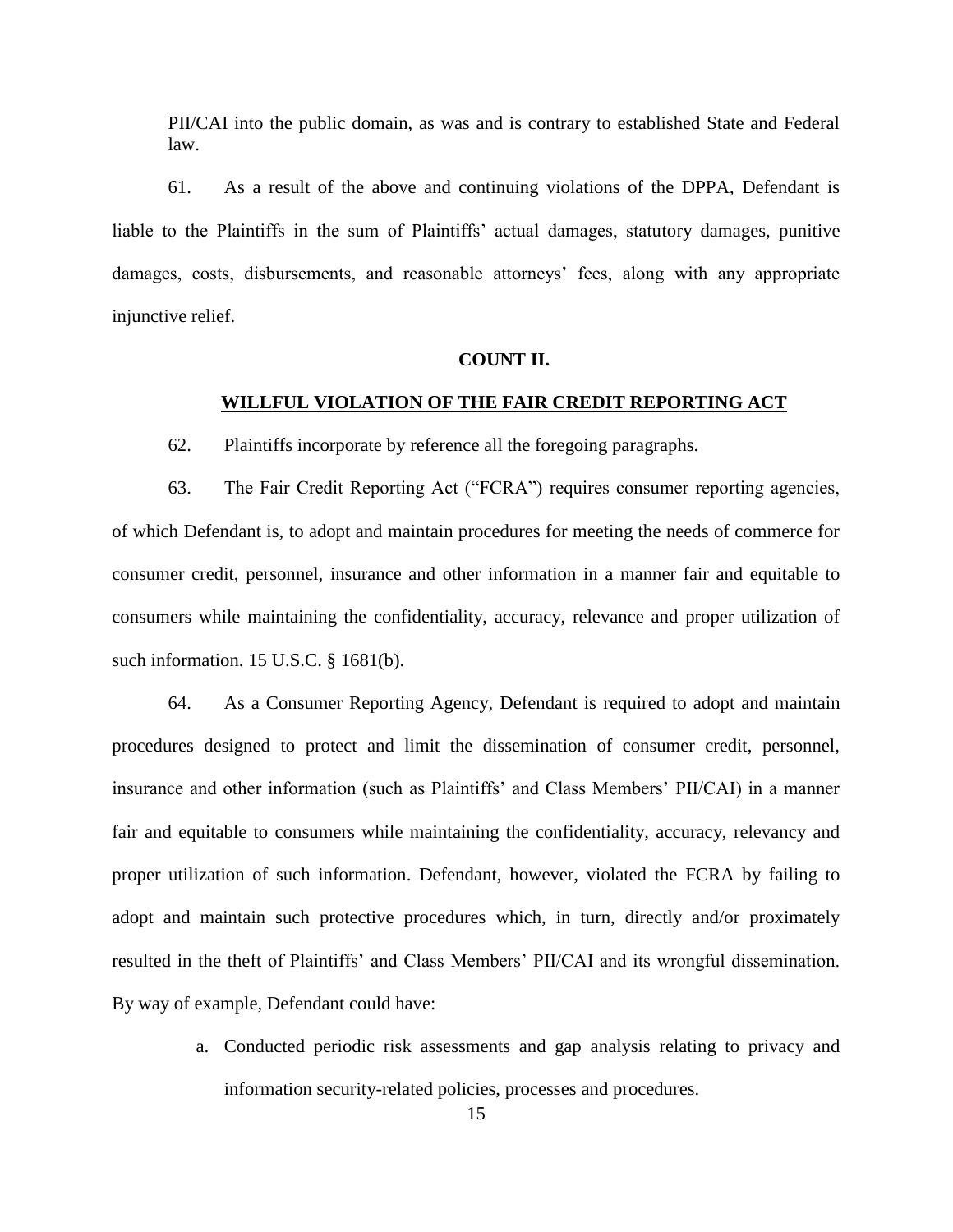b. Developed privacy and information security related performance and activity metrics, such as the performance of ongoing compliance reviews and ensure that these metrics were an integral part of Defendant's corporate governance program.

65. On information and belief, Defendant took none of these proactive actions to secure and protect Plaintiffs' and Class Members' PII/CAI.

66. Plaintiffs' and Class Members' PII/CAI, in whole or in part, constitutes personal identifying information as defined by the FCRA. Defendant violated the FCRA by failing to specifically protect and limit the dissemination of Plaintiffs' and Class Members' PII/CAI.

67. As a direct and/or proximate result of Defendant's willful and/or reckless violations of FCRA, as described above, Plaintiffs' and Class Members' PII/CAI was stolen and/or made accessible to unauthorized third parties.

68. As a direct and/or proximate result of Defendant's willful and/or reckless violations of FCRA, as described above, Plaintiffs and Class Members were, and continue to be, damages in the form of, without limitation, expenses for credit monitoring and identity theft insurance, out-of-pocket expenses, anxiety, emotional distress, loss of privacy and other economic and non-economic harm.

69. Plaintiffs and Class Members, therefore, are entitled to compensation for their actual damages including (i) out-of-pocket expenses incurred to mitigate the increased risk of identity theft and/or identity fraud pressed upon them by the Data Breach; (ii) the value of their time mitigating identity theft and/or identity fraud and/or the increased risk of identity theft and/or identity fraud; (iii) deprivation of the value of their PII/CAI, for which there is a wellestablished national and international market; (iv) anxiety and emotional distress; and (v)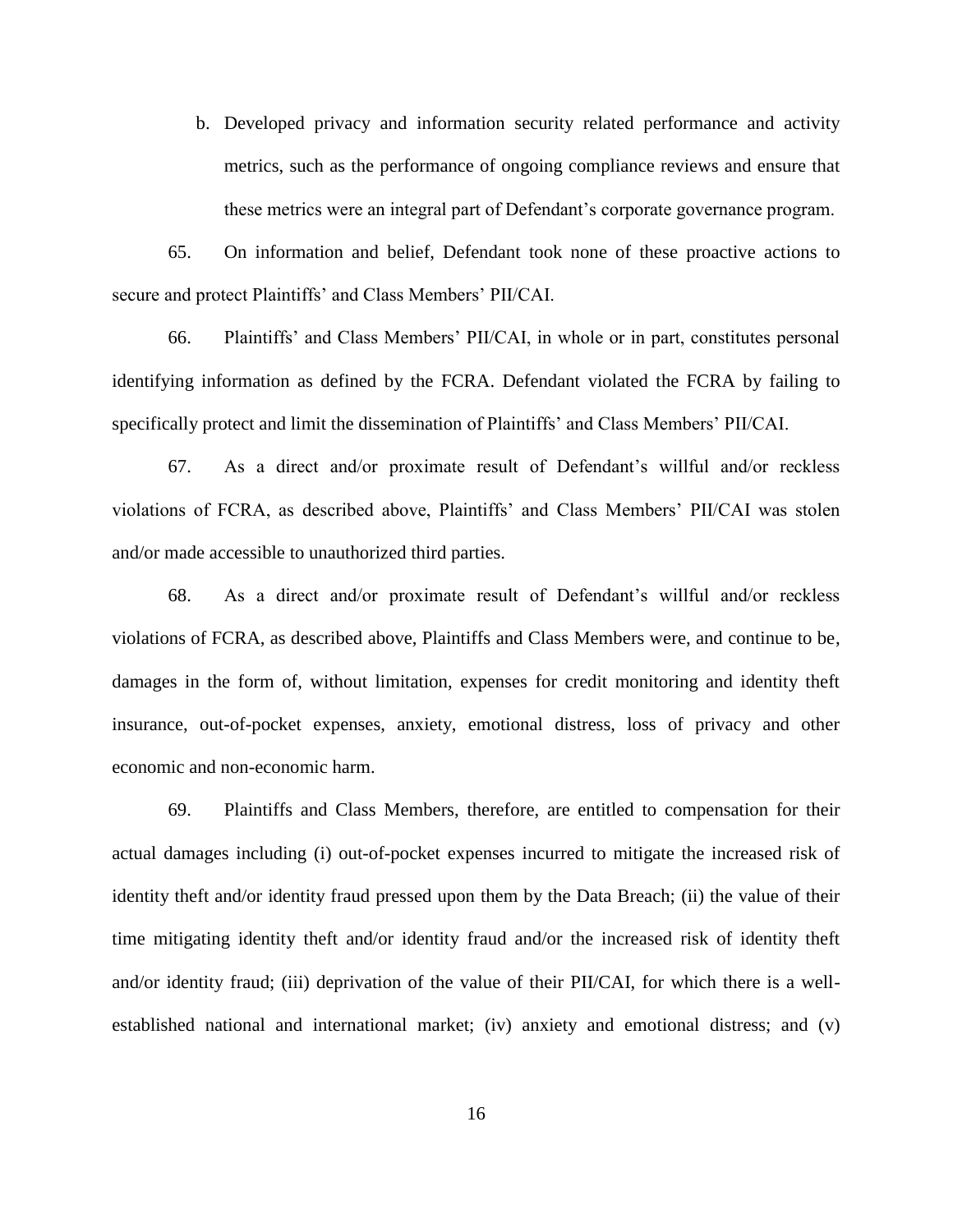statutory damages of not less than \$100, and not more than \$1000, each, as well as attorneys' fees, litigation expenses and costs, pursuant to 15 U.S.C. § 1681n(a).

## **COUNT III.**

### **NEGLIGENT VIOLATION OF THE FAIR CREDIT REPORTING ACT**

70. Plaintiffs incorporate by reference all the foregoing paragraphs.

71. In the alternative, and as described above, Defendant negligently violated FCRA by failing to adopt and maintain procedures designed to protect and limit the dissemination of Plaintiffs' and Class Members' PII/CAI for the permissible purposes outlined by FCRA which, in turn, directly and/or proximately resulted in the theft and dissemination of Plaintiffs' and Class Members' PII/CAI. By way of example, Defendant could have:

- a. Conducted periodic risk assessments and gap analysis relating to privacy and information security-related policies, processes and procedures.
- b. Developed privacy and information security related performance and activity metrics, such as the performance of ongoing compliance reviews, and ensure that these metrics were an integral part of Defendant's corporate governance program.

72. On information and belief, Defendant took none of these proactive actions to secure and protect Plaintiffs' and Class Members' PII/CAI.

73. It was reasonably foreseeable that Defendant's failure to implement and maintain procedures to protect and secure Plaintiffs' and Class Members' PII/CAI would result in an unauthorized third party gaining access to their PII/CAI for no permissible purpose under FCRA.

74. As a direct and/or proximate result of Defendant's negligent violations of FCRA, as described above, Plaintiffs' and Class Members' PII/CAI was stolen and/or made accessible to unauthorized third parties in the public domain.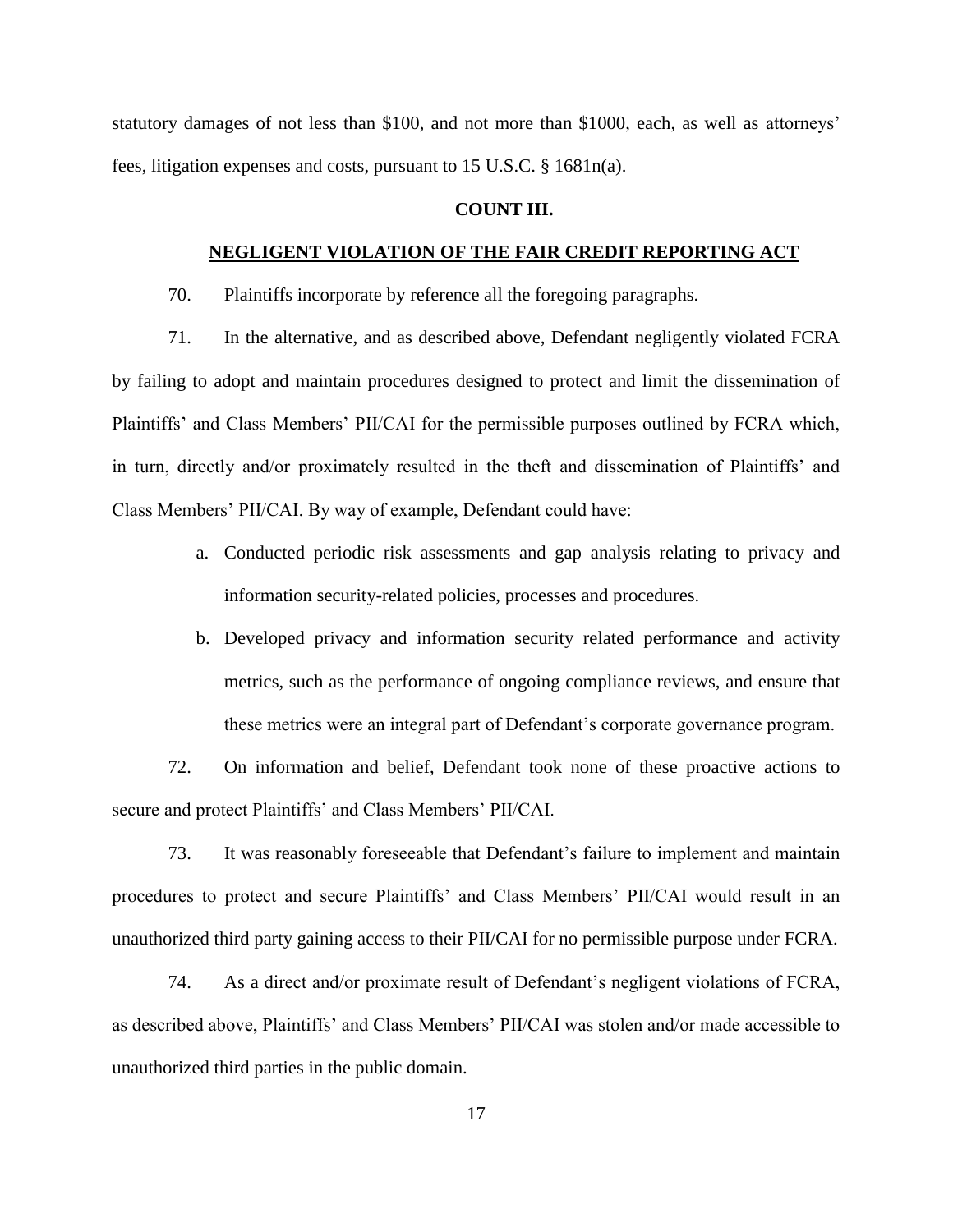75. As a direct and/or proximate result of Defendant's negligent violations of FCRA, as described above, Plaintiffs and the Class Members were (and continue to be) damaged in the form of, without limitation, expenses for credit monitoring and identity theft insurance, out-ofpocket expenses, anxiety, emotional distress, loss of privacy, and other economic and noneconomic harm.

76. Plaintiffs and Class Members, therefore, are entitled to compensation for their actual damages, including, inter alia: (i) out-of-pocket expenses incurred to mitigate the increased rick of identity theft and/or identity fraud pressed upon them by the Data Breach; (ii) the value of their time spent mitigating identity theft and/or identity fraud and/or the increased risk of identity theft and/or identity fraud; (iii) deprivation of the value of their PII/CAI, for which there is a well-established national and international market; (iv) anxiety and emotional distress; and (v) attorneys' fees, litigation expenses and costs, pursuant to 15 U.S.C. § 1681o(a).

#### **COUNT IV.**

#### **NEGLIGENCE**

77. Plaintiffs incorporate by reference all the foregoing paragraphs.

78. Defendant had a duty to exercise reasonable care in safeguarding and protecting Plaintiffs' and Class Members' PII/CAI.

79. Defendant violated its duty by failing to exercise reasonable care in safeguarding and protecting Plaintiffs' and Class Members' PII/CAI, as set forth in detail above.

80. It was reasonably foreseeable that Defendant's failure to exercise reasonable care in safeguarding and protecting Plaintiffs' and Class Members' PII/CAI would result in an unauthorized third party gaining access to such information for no lawful purpose.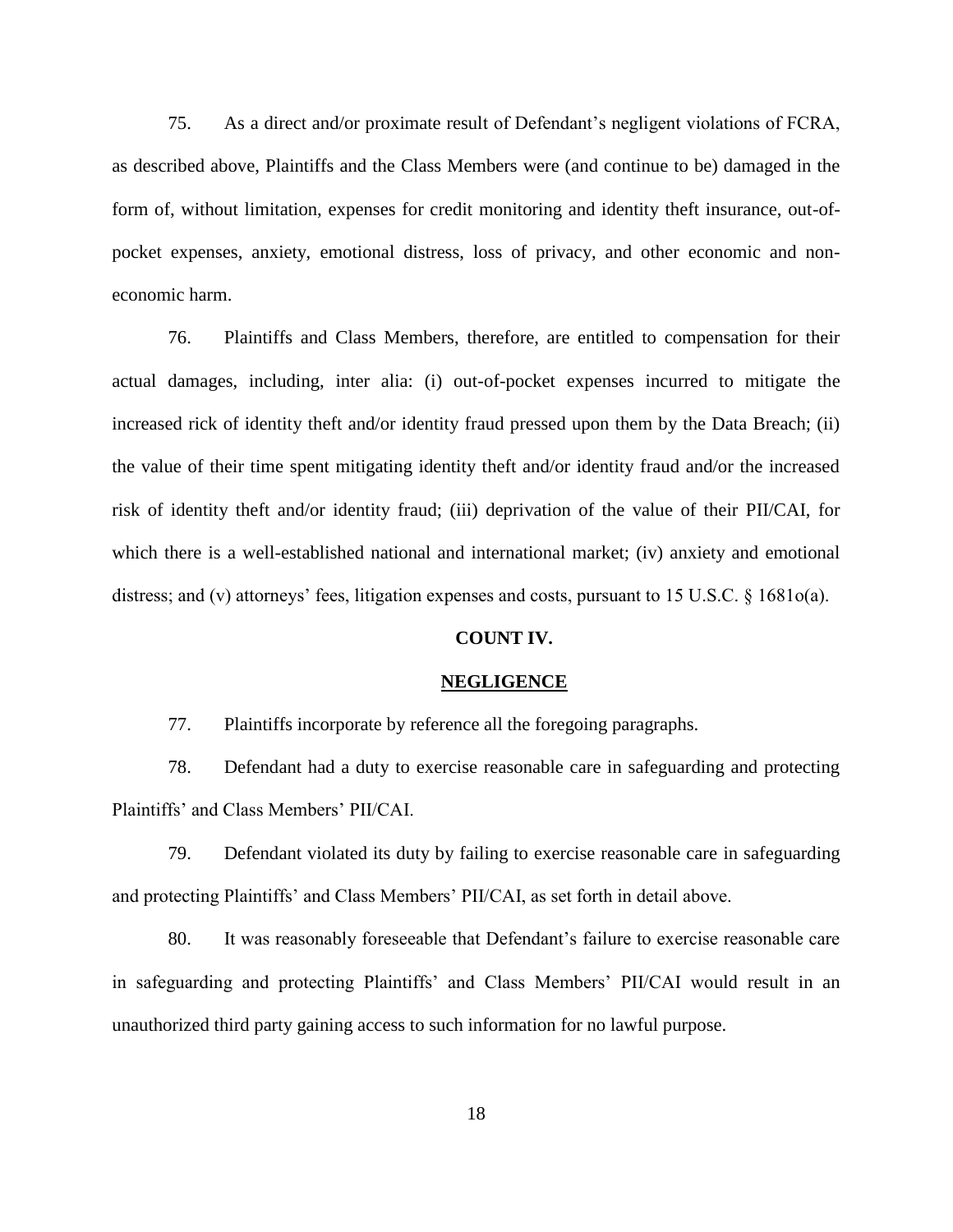81. Plaintiffs and the Class Members were, and continue to be, damaged as a direct and/or proximate result of Defendant's failure to secure and protect their PII/CAI in the form of, inter alia: (i) improper disclosure of their PII/CAI; (ii) loss of privacy; (iii) out-of-pocket expenses incurred to mitigate the increased risk of identity theft and/or identity fraud pressed upon them by the Data Breach; (iv) the value of their time spent mitigating identity theft and/or identity fraud and/or the increased risk of identity theft and/or identity fraud; (v) deprivation of the value of their PII/CAI, for which there is a well-established national and international market; and (vi) anxiety and emotional distress for which they are entitled to compensation.

82. Defendant's wrongful actions and/or inaction (as described above) constituted negligence at common law.

#### **COUNT V.**

# **INVASION OF PRIVACY BY PUBLIC DISCLOSURE OF PRIVATE FACTS**

83. Plaintiffs incorporate by reference all the foregoing paragraphs.

84. Defendant's failure to secure and protect Plaintiffs' and Class Members' PII/CAI directly resulted in the public disclosure of such private information.

85. Dissemination of Plaintiffs' and Class Members' PII/CAI is not of a legitimate public concern; publicity of their PII/CAI would be, is, and will continue to be, offensive to a reasonable person.

86. Plaintiffs and the Class Members were, and continue to be, damaged as a direct and/or proximate result of Defendant's actions in the form of, inter alia: (i) improper disclosure of their PII/CAI; (ii) loss of privacy; (iii) out-of-pocket expenses incurred to mitigate the increased risk of identity theft and/or identity fraud pressed upon them by the Data Breach; (iv) the value of their time spent mitigating identity theft and/or identity fraud and/or the increased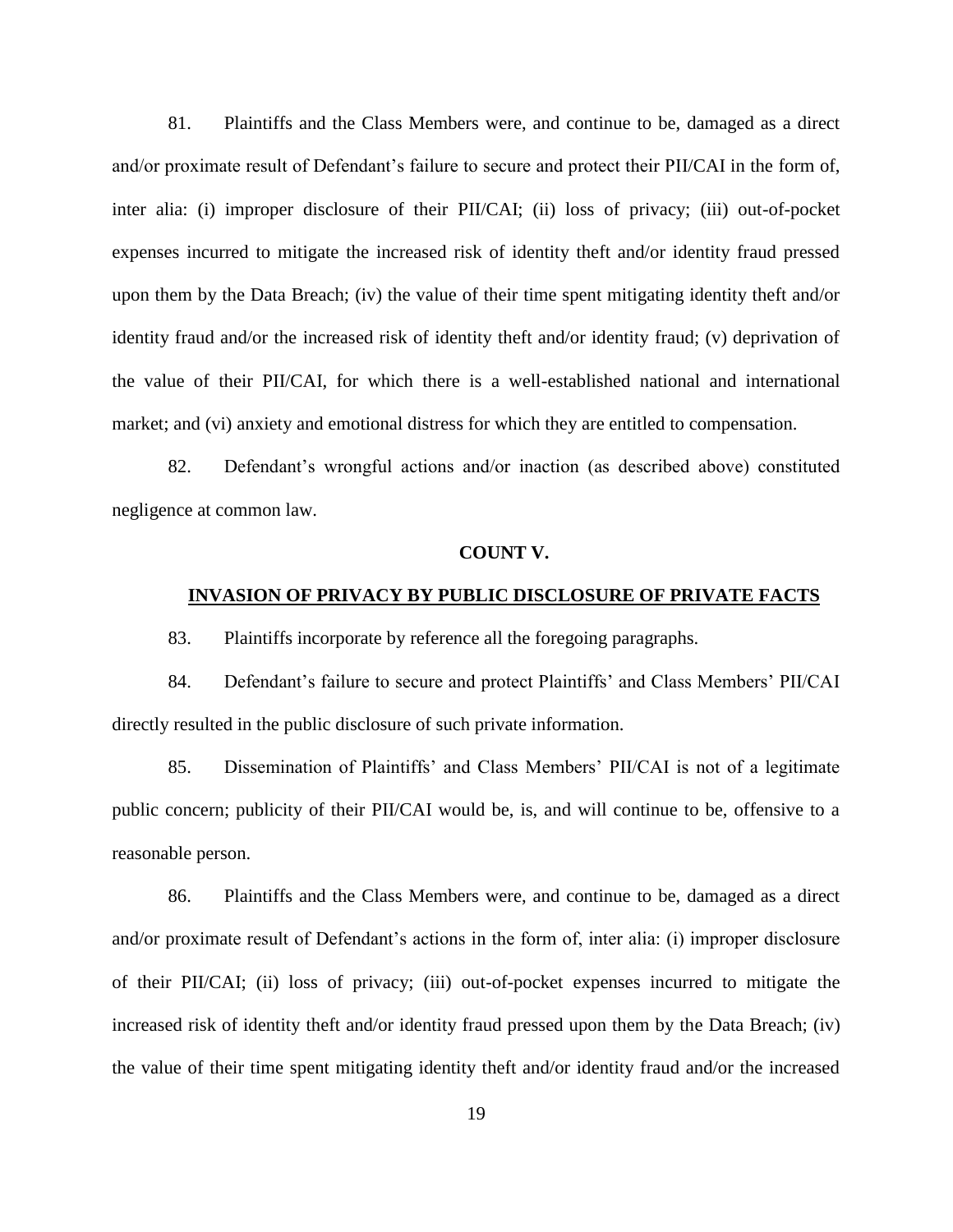risk of identity theft and/or identity fraud; (v) deprivation of the value of their PII/CAI, for which there is a well-established national and international market; and (vi) anxiety and emotional distress for which they are entitled to compensation. At the very least, Plaintiffs and the Class Members are entitled to nominal damages.

87. Defendant's wrongful actions and/or inaction (as described above) constituted, and continue to constitute, an ongoing invasion of Plaintiffs' and Class Members' privacy by publicly disclosing their private facts (i.e. their PII/CAI).

## **COUNT VI.**

# **VIOLATION OF THE NORTH DAKOTA CONSUMER FRAUD AND UNLAWFUL PRACTICES ACT**

88. Plaintiffs fully incorporate by reference all of the above paragraphs, as though fully set forth herein.

89. Defendant has engaged in unfair or deceptive acts or practices as defined by North Dakota's Consumer Fraud and Unlawful Practices Act, N.D.C.C. § 51-15, by engaging in the acts and practices alleged herein.

90. Defendant's failure to protect Plaintiffs' and the Class members' PII/CAI constitutes fraudulent or deceptive conduct in violation of N.D.C.C. § 51-15.

91. Through information and belief, from approximately May of 2017, through the present date, documentation containing the PII/CAI of Plaintiffs and thousands of other putative Class Members was left exposed, unprotected, and/or otherwise subject to theft by third parties who otherwise had no reason to be in possession of such information.

92. Defendant disregarded Plaintiffs' and the other Class Members' privacy rights by intentionally, willfully, recklessly and/or negligently failing to take the necessary precautions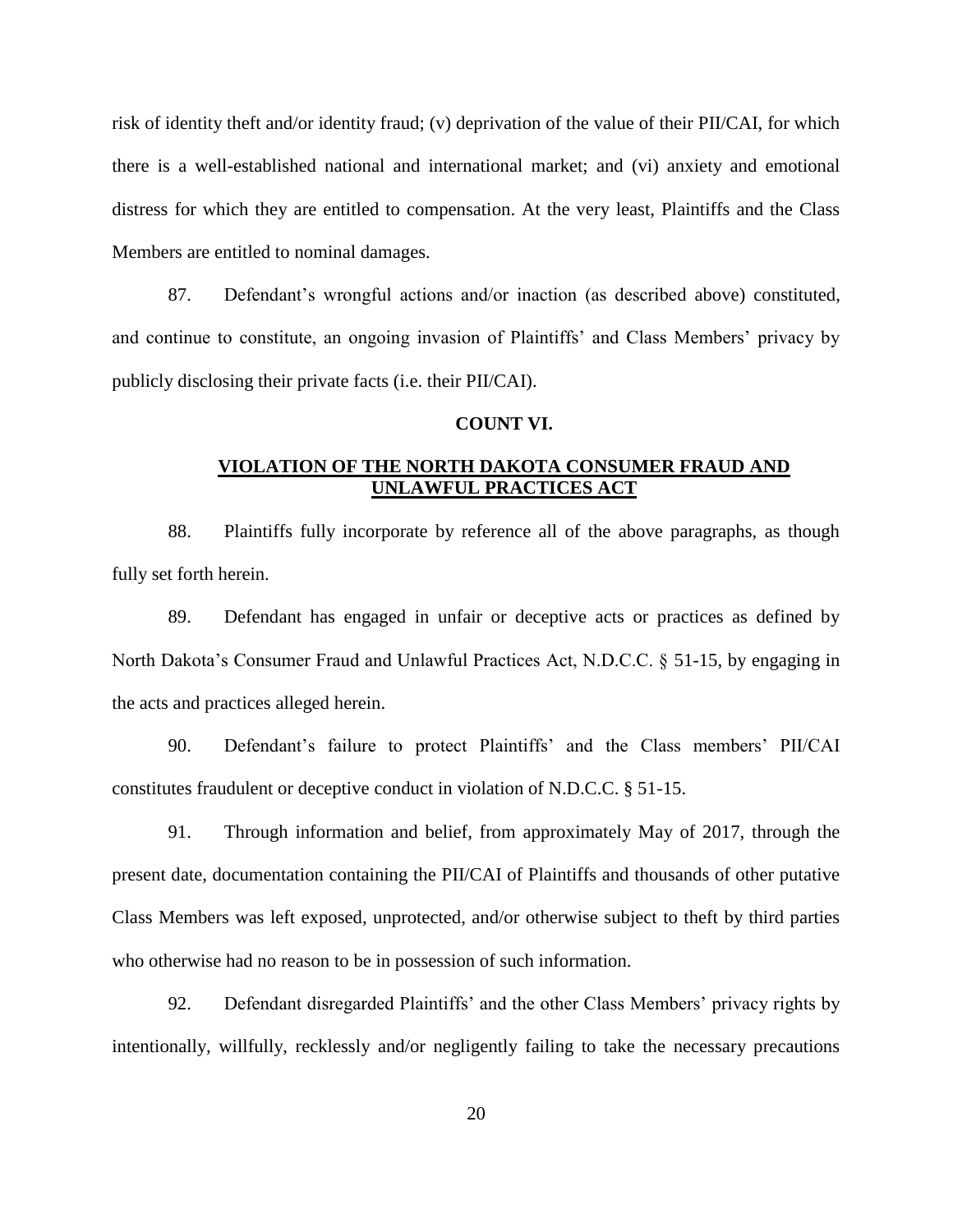required to safeguard and protect their PII/CAI from unauthorized disclosure. Plaintiffs' and Class Members' PII/CAI was compromised and/or stolen.

93. Defendant's intentional, willful, reckless and/or negligent disregard of Plaintiffs' and Class Members' rights directly and/or proximately caused a substantial unauthorized disclosure of Plaintiffs' and Class Members' PII/CAI. The improper use of PII/CAI by unauthorized third parties can result in an adverse impact on, among other things, a victim's credit rating and finances. The type of wrongful PII/CAI disclosure made by Defendant is the most harmful because it generally takes a significant amount of time for a victim to become aware of misuse of that PII/CAI.

94. Moreover, there is a high likelihood that significant identity theft and/or identity fraud has not yet been discovered or reported and a high probability that criminals who may now possess Plaintiffs' and Class Members' PII/CAI have not yet used the information, but will do so later, or re-sell it. Even without such loss, Plaintiffs and Class Members are entitled to relief and recovery, including statutory damages under federal privacy statutory provisions as set forth herein.

95. Under the circumstances of this consumer transaction, Defendant had a duty to speak, and its silence constitutes a violation of North Dakota law.

96. As a direct and proximate result of Defendant's deceptive, unfair, unconscionable and unlawful conduct, Plaintiffs and the Class have suffered and continue to suffer harm.

97. The above deceptive practices are designed "with the intent that others rely thereon" in connection with their credit. Accordingly, the deceptive practices violate N.D.C.C. § 51-15-02.

21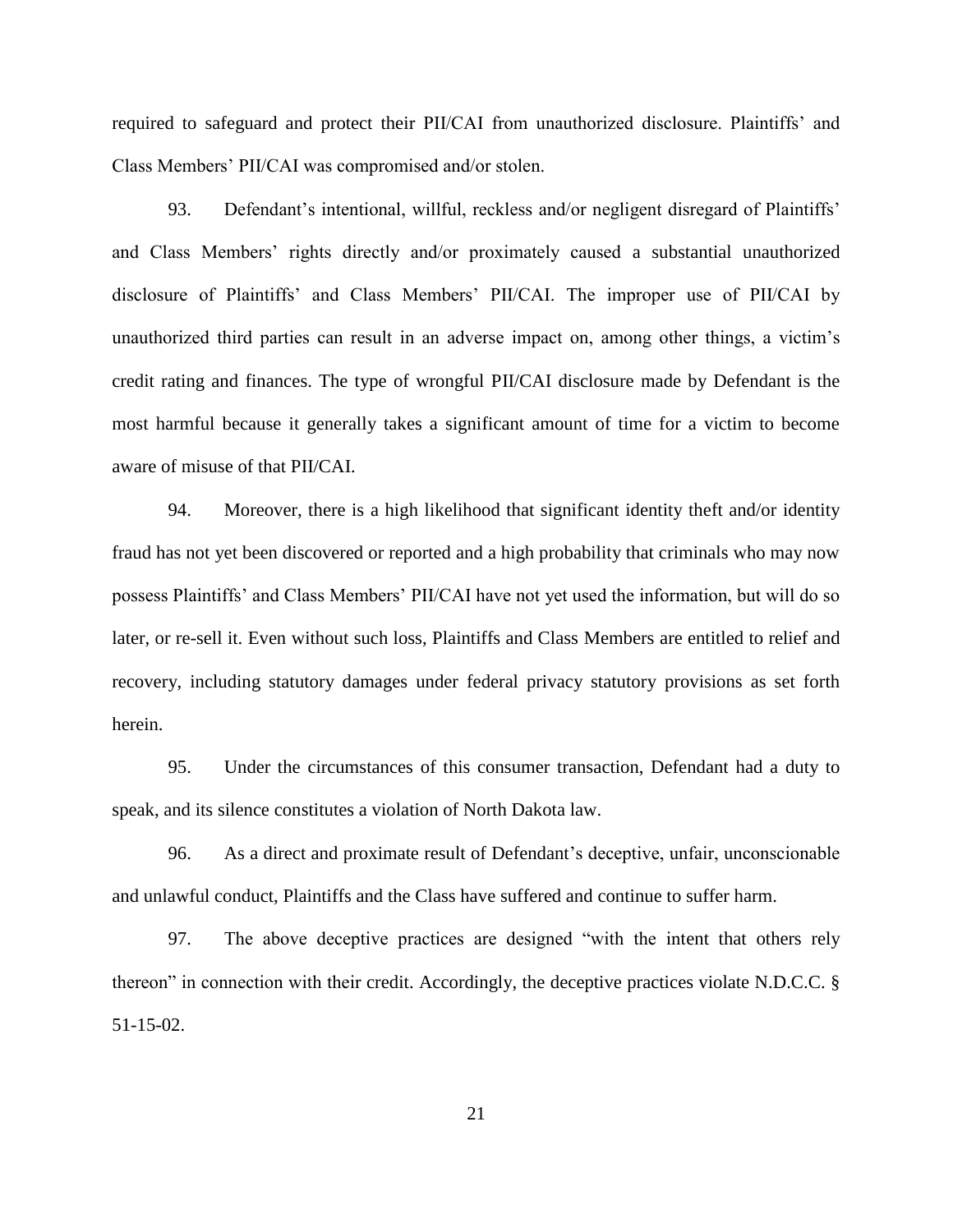#### **VII. REQUEST FOR RELIEF**

98. DAMAGES. As a direct and/or proximate result of Defendant's wrongful actions and/or inaction (as described above), Plaintiffs and Class Members suffered (and continue to suffer) damages in the form of, inter alia: (i) the untimely and/or inadequate notification of the Data Breach; (ii) improper disclosure of their PII/CAI; (iii) loss of privacy; (iv) out-of-pocket expenses incurred to mitigate the increased risk of identity theft and/or identity fraud pressed upon them by the Data Breach; (v) the value of their time spent mitigating identity theft and/or identity fraud and/or the increased risk of identity theft and/or identity fraud; (vi) deprivation of the value of their PII/CAI, for which there is a well-established national and international market; (vii) anxiety and emotional distress; and (viii) rights they possess under the DPPA and the FCRA, for which they are entitled to compensation. Plaintiffs and Class Members also are entitled to recover statutory damages and/or nominal damages. Plaintiffs' and Class Members' damages were foreseeable by Defendant and exceed the minimum jurisdictional limits of this Court.

99. EXEMPLARY DAMAGES. Plaintiffs and Class Members also are entitled to exemplary damages as punishment and to deter such wrongful conduct in the future.

100. INJUNCTIVE RELIEF. Plaintiffs and Class Members also are entitled to injunctive relief in the form of, without limitation, requiring Defendant to, inter alia: (i) immediately disclose to Plaintiffs and Class Members the precise nature and extent of their PII/CAI contained within the files stolen by and/or otherwise accessed by the third party or third parties who engaged in the Data Breach; (ii) make a prompt and detailed disclosure to all individuals affected by any actual or potential data breaches of their PII/CAI; (iii) immediately secure the PII/CAI of all individuals affected by any actual or potential data breaches of their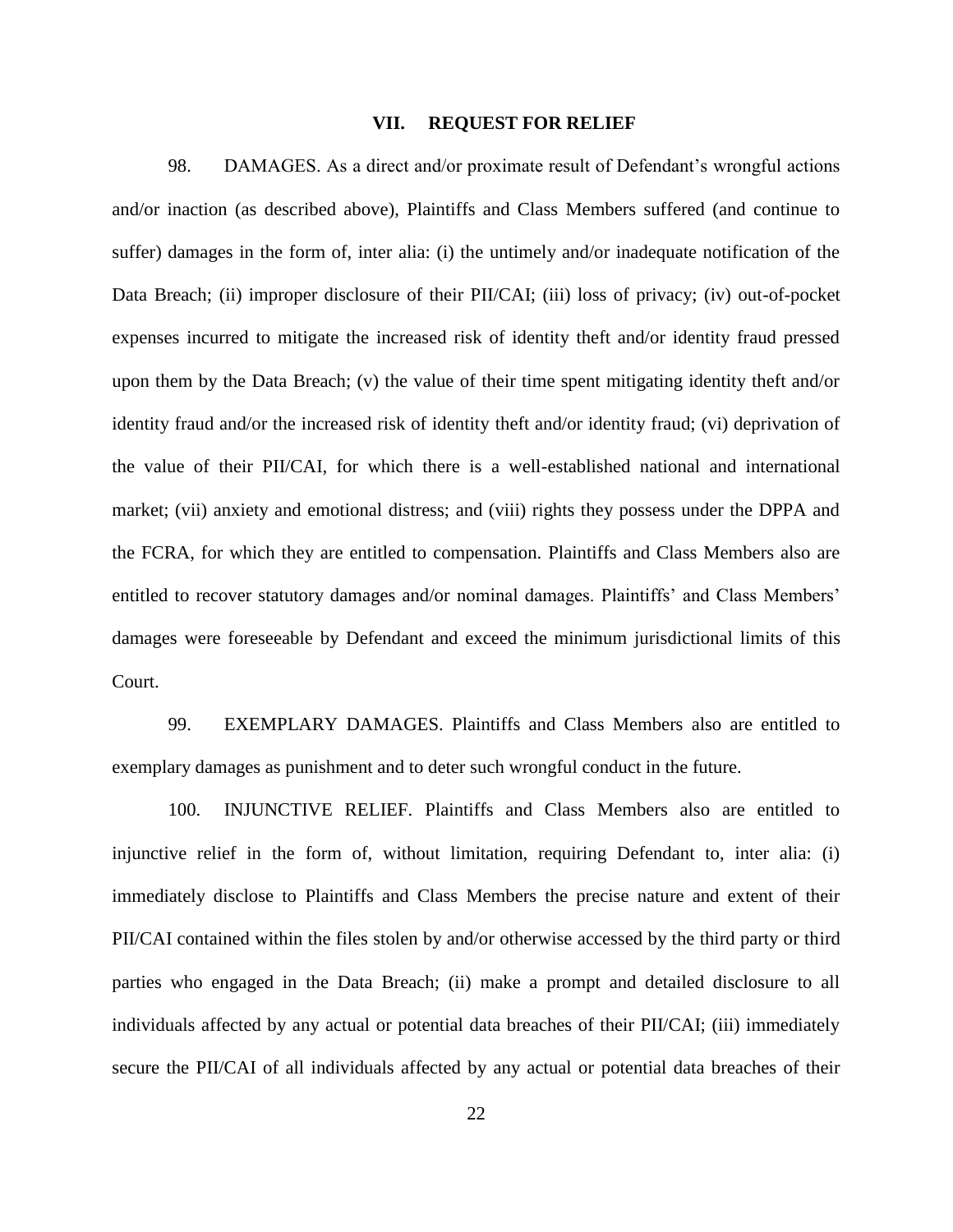PII/CAI; (iv) implement the above-referenced proactive policies and procedures in order to secure and protect individuals' PII/CAI and be in a position to immediately notify them about any data breaches; (v) submit to periodic compliance audits by a third party regarding the implementation of, and compliance with, such policies and procedures, and (vi) submit to periodic compliance audits by a third party regarding the security of individuals' PII/CAI within its possession, custody and control.

101. ATTORNEY'S FEES, LITIGATION EXPENSES AND COSTS. Plaintiffs and Class Members also are entitled to recover their attorneys' fees, litigation expenses and court costs in prosecuting this action pursuant to, inter alia, 18 U.S.C. § 2724(b)(3) and 15 U.S.C. §§ 1681n(a); o(a).

**WHEREFORE**, Plaintiffs, on behalf of themselves and Class Members, respectfully request that (i) Defendant be cited to appear and answer this lawsuit, (ii) this action be certified as a class action, (iii) Plaintiffs be designated the Class Representatives, and (iv) Plaintiffs' counsel be appointed as Class Counsel. Plaintiffs, on behalf of themselves and Class Members, further request that upon a jury trial, judgment be awarded against Defendant, in favor of Plaintiffs and the Class Members, for:

- Actual damages, consequential damages, DPPA and FCRA statutory damages and/or nominal damages (as described above) in an amount to be determined by the trier of fact;
- Punitive damages;
- Exemplary damages;
- Injunctive relief as set forth above;
- Pre- and post-judgment interest at the highest applicable legal rates;
- Attorney's fees and litigation expenses incurred through trial;